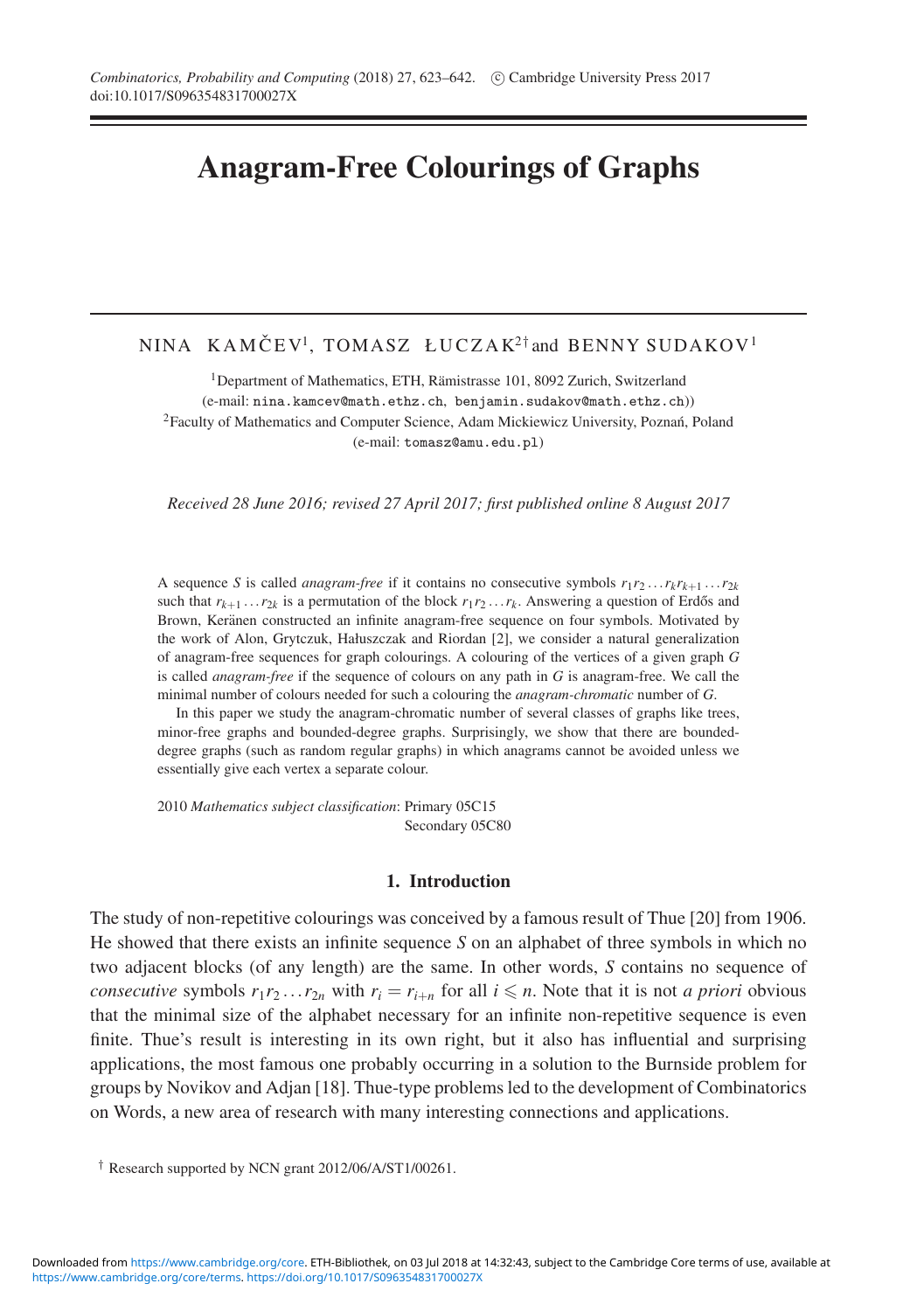Generalizations of Thue's result have occurred in two directions. Firstly, the setting has been changed from sequences to, for example, the real line, the lattice  $\mathbb{Z}^n$ , or graphs. Secondly, repetitions as a forbidden structure can be replaced by anagrams, sums, patterns, *etc.* For a formal treatment and references to these problems, we refer the reader to the survey by Grytczuk [14]. Here we focus on graph colourings, and the structure we are avoiding is that of anagrams.

A sequence  $r_1r_2 \ldots r_nr_{n+1} \ldots r_{2n}$  is called an *anagram* if the second block,  $r_{n+1} \ldots r_{2n}$ , is a permutation of  $r_1r_2 \ldots r_n$ . A long-standing open question of Erdős [10] and Brown [6] was whether there exists a sequence on {0, 1, 2, 3} containing no anagrams. We call such sequences *anagramfree*. It is easy to check that no such sequence on three symbols exists. In 1968 Evdokimov [11] showed that the goal can be achieved with 25 symbols, which was the first finite upper bound. Later Pleasants [19] and Dekking [9] lowered this number to five. Finally, Keränen [16] constructed arbitrarily long anagram-free sequences on four symbols using Thue's idea: given a finite anagram-free sequence *S* on symbols  $\{0, 1, 2, 3\}$ , we can replace each symbol by a longer word on the same alphabet in a way that yields a new, longer anagram-free sequence *S*. This answered the question of Erdős and Brown, but at the same time opened new avenues for further studies; some of them can be found in [14].

Bean, Ehrenfeucht and McNulty [5] have studied the problem of non-repetitive colourings in a continuous setting. A colouring of the real line is called *square-free* if no two adjacent intervals of the same length are coloured in the same way. More precisely, for any intervals  $I = [a, b]$  and  $J = [b, c]$  of the same length  $L > 0$ , there exists a point  $x \in I$  whose colour is different from  $x + L$ . In [5], they showed that there exist square-free two-colourings of the real line. The problem of avoiding anagrams also has a continuous variant. Alon, Grytczuk, Lason and Michałek [3] ´ have proved that there exists a measurable 4-colouring of the real line such that no two adjacent segments contain equal measure of every colour.

Alon, Grytczuk, Hałuszczak and Riordan [2] proposed another variation on the non-repetitive theme. Let *G* be a graph. A vertex colouring  $c : V(G) \to C$  is called *non-repetitive* if any path in *G* induces a non-repetitive sequence. Define the *Thue number*  $\pi(G)$  as the minimal number of colours in a non-repetitive colouring of *G*. It is easy to see that this number is a strengthening of the classical chromatic number, as well as the star-chromatic number. It turns out that the Thue number is bounded for several interesting classes of graphs, for example  $\pi(P_n) \leq 3$  for a path  $P_n$  of length *n* (directly from Thue's theorem), and  $\pi(T) \leq 4$  for any tree *T*. Using the Lovász Local Lemma, Alon, Grytczuk, Hałuszczak and Riordan [2] showed that  $\pi(G)$   $\leqslant$   $c\Delta(G)^2,$ where *c* is a constant and  $\Delta(G)$  denotes the maximum degree of *G*. They also found a graph *G* with  $\pi(G) \geq c' \Delta^2 / \log \Delta$ . Closing the above gap remains an intriguing open question. Another interesting problem is to decide if the Thue number of planar graphs is finite. A survey of Grytczuk [13] lays out some progress in this direction, as well as numerous related questions on non-repetitive graph colourings.

The investigation of anagram-free colourings of graphs, which we do here, was suggested in the concluding remarks of [2]. Let  $c: V(G) \to C$  be a vertex colouring of a graph *G*. Two vertex sets  $V_1$  and  $V_2$  have *the same colouring* if they have the same number of occurrences of each colour, that is,  $|c^{-1}(a) \cap V_1| = |c^{-1}(a) \cap V_2|$  for each  $a \in \mathcal{C}$ . An *anagram* is a path  $v_1v_2 \ldots v_{2n}$  in *G* whose two segments  $v_1 \ldots v_n$  and  $v_{n+1} \ldots v_{2n}$  have the same colouring. We denote the minimum number of colours in an anagram-free colouring of *G* by  $\pi_{\alpha}(G)$ , and call it the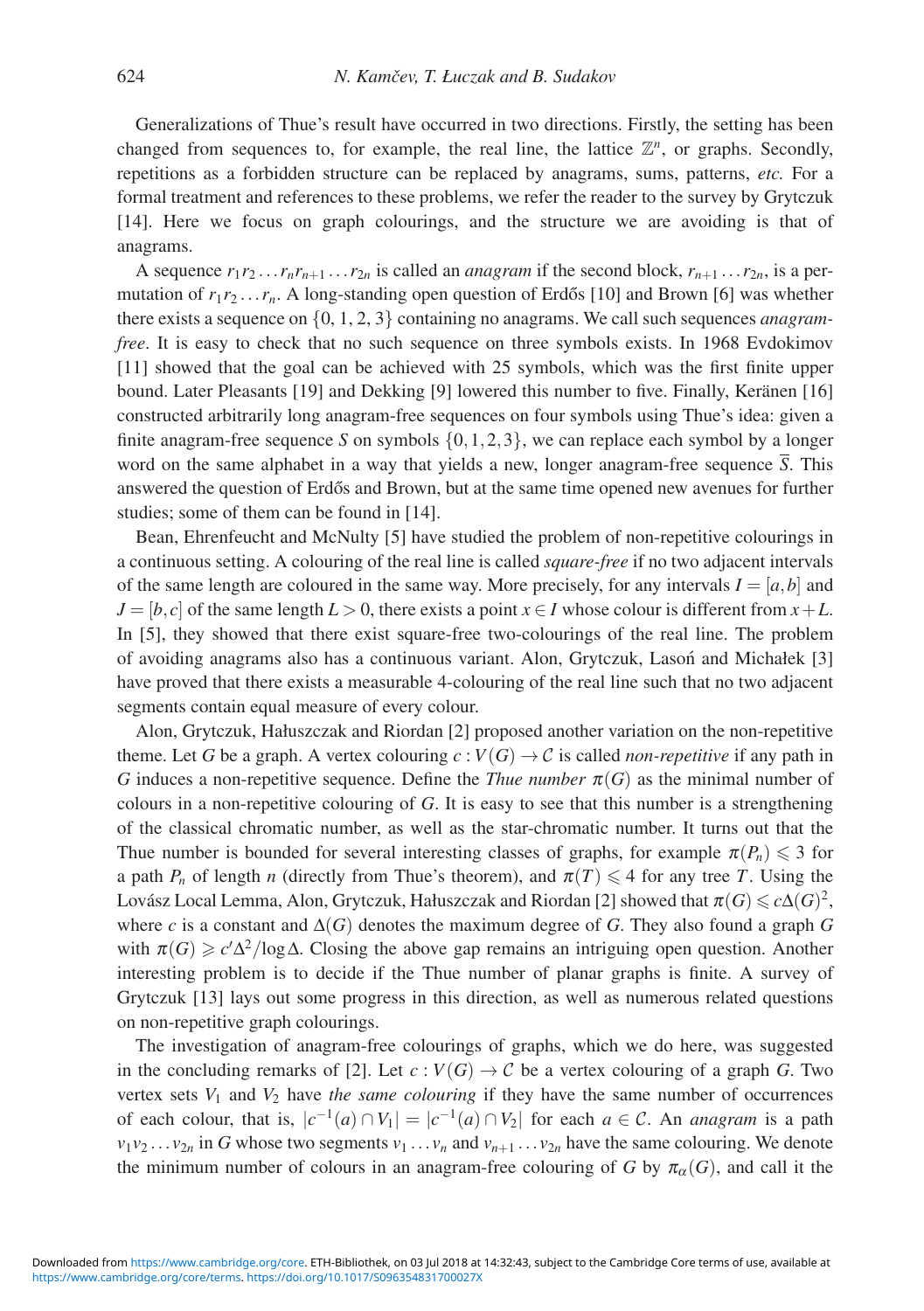*anagram-chromatic number of G*. Clearly  $\pi_\alpha(G) \leq n$  for any *n*-vertex graph *G*. The result of Keränen [16] states that  $\pi_{\alpha}(P_n) \leq 4$  for a path  $P_n$  of length *n*, so it is only natural to ask what is  $\pi_{\alpha}$  for other families of graphs. It turns out that as soon as we move on from paths, the situation becomes very different. We first show that the anagram-chromatic number of a binary tree already increases with the number of vertices.

**Proposition 1.1.** *Let*  $T_h$  *be a perfect binary tree of depth h, that is, every non-leaf has two children and there are* 2*<sup>h</sup> leaves, all at distance h from the root. Then*

$$
\sqrt{\frac{h}{\log_2 h}} \leqslant \pi_{\alpha}(T_h) \leqslant h+1.
$$

It follows that the anagram-chromatic number of planar graphs is also unbounded, but it is still interesting to determine how quickly it increases with the number of vertices. We observe that in dealing with a family of graphs which admits small separators (such as *H*-minor-free graphs), this fact can be used to bound  $\pi_{\alpha}(G)$  from above.

**Proposition 1.2.** Let  $h \geq 1$  be an integer, and let H be a graph on h vertices. Any n-vertex graph G with no H-minor satisfies  $\pi_{\alpha}(G) \leqslant 10h^{3/2}n^{1/2}$ .

In this paper we are particularly interested in anagram-free colourings of graphs of bounded degree. We show that, surprisingly, there are graphs of bounded degree such that to avoid anagrams we essentially need to give every vertex a separate colour. We show this by considering the *random regular graph Gn*,*<sup>d</sup>*, which is chosen uniformly at random from all *n*-vertex *d*-regular graphs. Here we write  $G_{n,d}$  for the sampled graph as well as the underlying probability space, and we study  $G_{n,d}$  for a constant *d* and  $n \to \infty$ . We say that an event in this space holds *with high probability* (w.h.p.) if its probability tends to 1 as *n* tends to infinity over the values of *n* for which *nd* is even (so that *Gn*,*<sup>d</sup>* is non-empty). Then our main result can be stated as follows.

**Theorem 1.3.** *There exists a constant C such that for sufficiently large d, with high probability, the random regular graph Gn*,*<sup>d</sup> satisfies*

$$
\left(1-\frac{C \log d}{d}\right) n \leqslant \pi_{\alpha}(G_{n,d}) \leqslant \left(1-\frac{\log d}{d}\right) n.
$$

The rest of this paper is organized as follows. We start with some observations on the anagramchromatic number for trees and minor-free graphs. Then, we give the proof of Theorem 1.3. We conclude the article with some open questions and conjectures on anagram-free colourings.

We mostly omit floor and ceiling signs for the sake of clarity. The log will denote the base-*e* logarithm. We will sometimes use standard *O*-notation for the asymptotic behaviour of the relative order of magnitude of two sequences, depending on a parameter  $n \rightarrow \infty$ .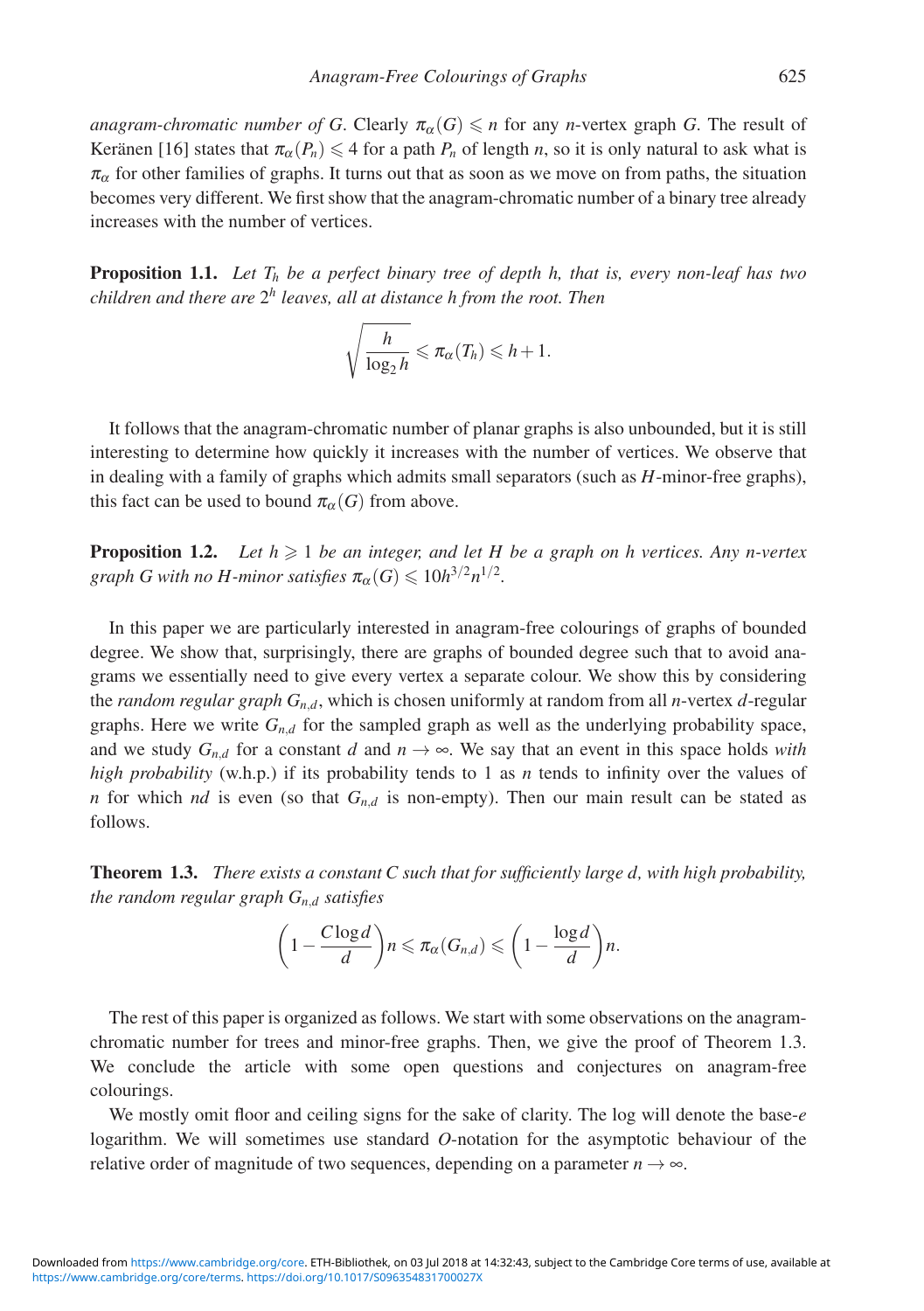## **2. Specific families of graphs**

## **2.1. Bounds for trees**

A *binary tree* is a tree in which every vertex has at most two children. Let *Th* be a *perfect* binary tree of depth  $h$ , that is to say that every non-leaf has two children and there are  $2<sup>h</sup>$  leaves, all at distance *h* from the root. The root is taken to be at depth 0, so a tree consisting of one vertex has depth 0. Colouring each vertex of  $T_h$  by its distance from the root shows that  $\pi_\alpha(T_h) \leq h + 1$ . In the following section, we will argue that actually any *n*-vertex tree can be anagram-free coloured with 2log *n* colours. Proposition 1.1 asserts the lower bound  $\pi_{\alpha}(T_h) \ge \sqrt{h/\log_2 h}$ , which will be proved in this section.

Let *T* be a vertex-coloured binary tree and let *U* be a subtree of *T*. The *effective* vertices of *U* are its root (*i.e.* the vertex of *U* of the smallest depth), leaves, and vertices of degree three. The *effective depth of U* is set to  $h_1$ , where  $h_1 + 1$  is the minimum number of effective vertices on any path from the root to a leaf (that is, the depth of the binary tree obtained by contracting all the internal degree-two vertices of  $U$ ). Note that if  $U$  has effective depth  $h_1$ , then it has at least  $2^{h_1}$  leaves. We say that *U* is *essentially monochromatic* if all its effective vertices carry the same colour.

We will use a Ramsey-type argument to find a large essentially monochromatic subtree of a given tree. A similar result was proved in [7, Lemma 3.4]. In the statement below  $H(a_1, a_2, \ldots, a_d)$ denotes the minimal number *h* for which any perfect binary tree *T* of depth *h* whose vertices are coloured using colours 1,2,...,*d* contains an essentially *i*-coloured subtree of effective depth *ai*, for some  $i \in [d]$ .

**Lemma 2.1.**  $H(a_1, a_2, \ldots, a_d) \leq a_1 + \cdots + a_d.$ 

**Proof.** We use induction on  $\sum_{i=1}^{d} a_i$ . The base case is  $a_1 = \cdots = a_d = 0$ , for which the claim clearly holds.

Let *T* be a perfect binary tree of depth  $a_1 + \cdots + a_d$ . Suppose that its root *v* has the colour 1, and call its children *v<sub>L</sub>* and *v<sub>R</sub>*. Consider the subtrees  $T_L$  and  $T_R$  of depth at least  $a_1 + \cdots + a_d - 1$ rooted at  $v_L$  and  $v_R$  respectively. If, for some  $i \geq 2$ ,  $T_L$  contains an essentially *i*-coloured subtree of effective depth  $a_i$ , we are done. The same holds for  $T_R$ . Otherwise, using the induction hypothesis,  $T_L$  and  $T_R$  contain essentially 1-coloured subtrees of effective depth  $a_1 - 1$ . Those two subtrees, together with the root *v*, form an essentially 1-coloured subtree of *T*, as required. П

**Proof of Proposition 1.1.** Let  $T_h$  be coloured using  $d < \sqrt{h/\log_2 h}$  colours. By Lemma 2.1, it contains an essentially monochromatic subtree *U* of depth *h*/*d*.

Let *u* be the root of *U*, and suppose *U* is essentially red. There are at least  $2^{h/d}$  paths from *u* to the leaves, and the colouring of each path is a multiset of order at most  $h + 1$ . On the other hand, there are at most  $h^d$  such multisets. Since  $h^d < 2^{h/d}$  for our choice of *d*, there is a multiset which occurs on two different paths, say  $P_1$  and  $P_2$ . Let  $\nu$  be the lowest common vertex of  $P_1$  and  $P_2$ , and let  $\ell_1$  and  $\ell_2$  be their respective leaves. By construction of *U*, the vertices *v*,  $\ell_1$  and  $\ell_2$  are red. Hence the segments from  $\ell_1$  to *v*, excluding *v*, and from *v* to  $\ell_2$ , excluding  $\ell_2$ , have the same colouring.

We conclude that the given colouring of  $T_h$ , even restricted to  $U$ , contains an anagram.

 $\Box$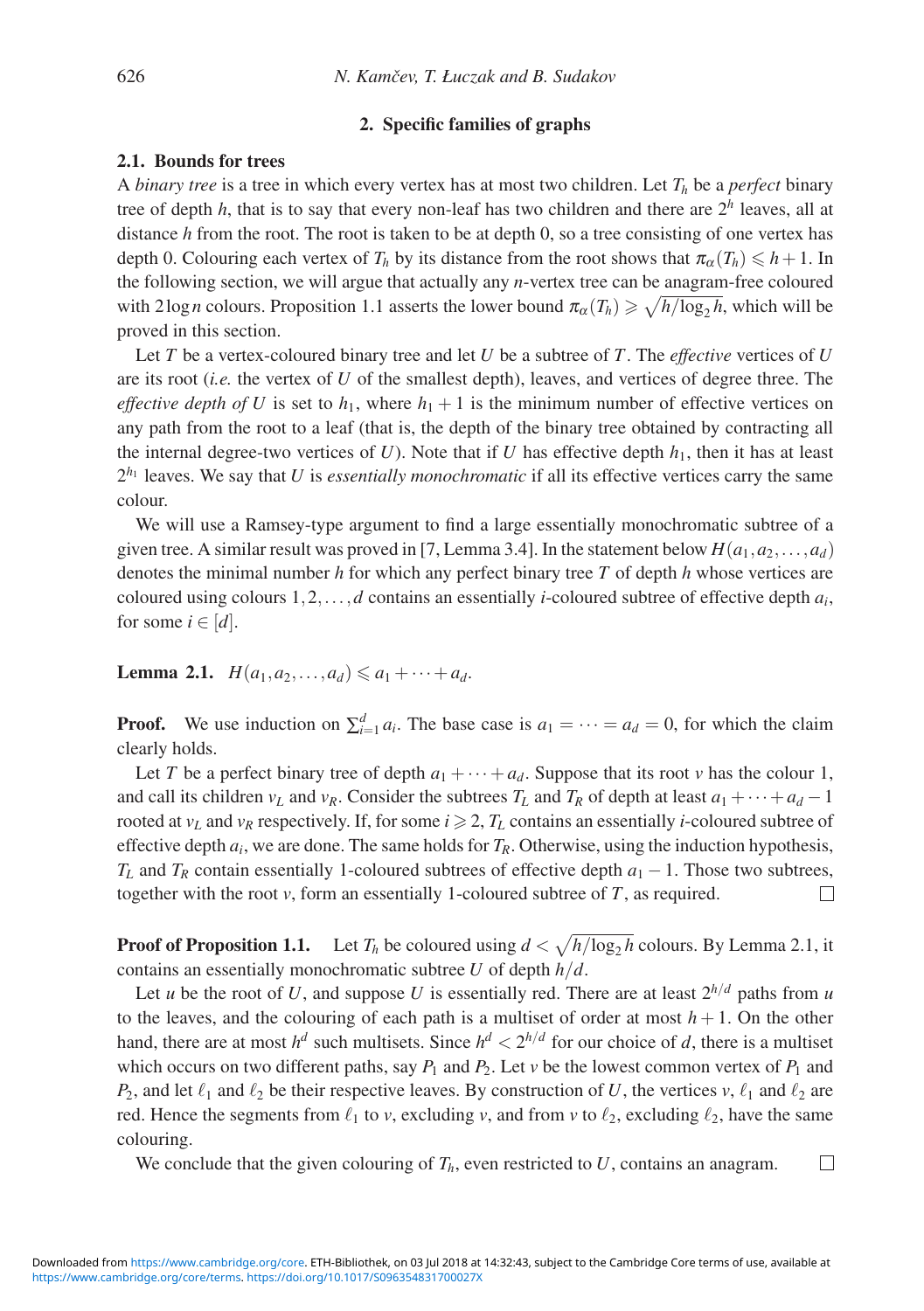#### **2.2. Graphs with an excluded minor**

Planar graphs are of special interest when it comes to colouring problems. The Four Colour Theorem is one of the most celebrated results in graph theory. Moreover, the question of whether the Thue-chromatic number of planar graphs is finite has attracted a lot of attention and is still open. We use separator sets to show that for a large class of minor-free graphs the anagramchromatic number is of order  $O(\sqrt{n})$ . The crucial ingredient of our argument is the separator theorem, proved by Alon, Seymour and Thomas [4]. It states that for a given *h*-vertex graph *H*, in any graph *G* with *n* vertices and no *H*-minor, one can find a set  $S \subset V(G)$  of order  $|S| \leq h^{3/2}n^{1/2}$ , whose removal partitions *G* into disjoint subgraphs each of which has at most 2*n*/3 vertices. Such a set *S* is called a *separator* in *G*.

Using this theorem, we construct a colouring of any proper minor-closed family of graphs. For convenience of the reader, we restate Proposition 1.2.

**Proposition 1.2.** *Let*  $h \geq 1$  *be an integer, and let H be a graph on h vertices. Any n-vertex graph G* with no *H*-minor satisfies  $\pi_{\alpha}(G) \leq 10h^{3/2}n^{1/2}$ .

**Proof.** The colouring is inductive: suppose the claim holds for graphs on at most *n*−1 vertices. Let *G* be as in the statement, and let *S* be a separating set of vertices in *G* of order at most  $h^{3/2}n^{1/2}$ given by the Separator Theorem. Then *G*−*S* consists of two vertex-disjoint subgraphs spanned by  $A_1 \subset V(G)$  and  $A_2 \subset V(G)$ , with  $|A_i| \leq 2n/3$ .

The induced subgraphs  $G[A_i]$  do not contain *H* as a minor, so by the inductive hypothesis, we can colour them using  $k = 10h^{3/2}\sqrt{2n/3}$  colours  $a_1, a_2, \dots, a_k$ . Note that the two subgraphs receive colours from the same set. This colouring guarantees that any path containing only vertices from  $A_1$  or  $A_2$  is anagram-free. Furthermore, we assign to each vertex  $v_i \in S$  a separate colour  $b_i$ , making any path passing through *S* anagram-free. Hence the colouring is indeed anagram-free. As intended, the number of colours used is at most

$$
h^{3/2}n^{1/2}\left(10\sqrt{\frac{2}{3}}+1\right) \leqslant 10h^{3/2}n^{1/2}.
$$

Since planar graphs are characterized as graphs containing neither  $K_5$  nor  $K_{3,3}$  as a minor, we arrive at the following consequence of the above result (note that the constant 150 can be replaced by 19 if we use the fact that each planar graph has a separator of order  $1.84\sqrt{n}$ .

#### **Corollary 2.3.** *Let G be an n-vertex planar graph. Then*  $\pi_{\alpha}(G) \leq 150\sqrt{n}$ .  $\Box$

In fact, any hereditary family of graphs with small separators can be coloured using the argument from Proposition 1.2. For example, it is easy to see that an *n*-vertex forest *F* contains a single vertex which separates it into several forests on at most *n*/2 vertices. The same inductive argument implies  $\pi_{\alpha}(F) \leq \lceil \log_2 n \rceil$ .

As for the lower bound for planar graphs, we only have the following modification of the argument we gave for trees.

**Proposition 2.4.** *There is an n-vertex planar graph*  $F_n$  *with*  $\pi_\alpha(F_n) \geq \lceil \frac{1}{4} \log_2 n \rceil$ *.*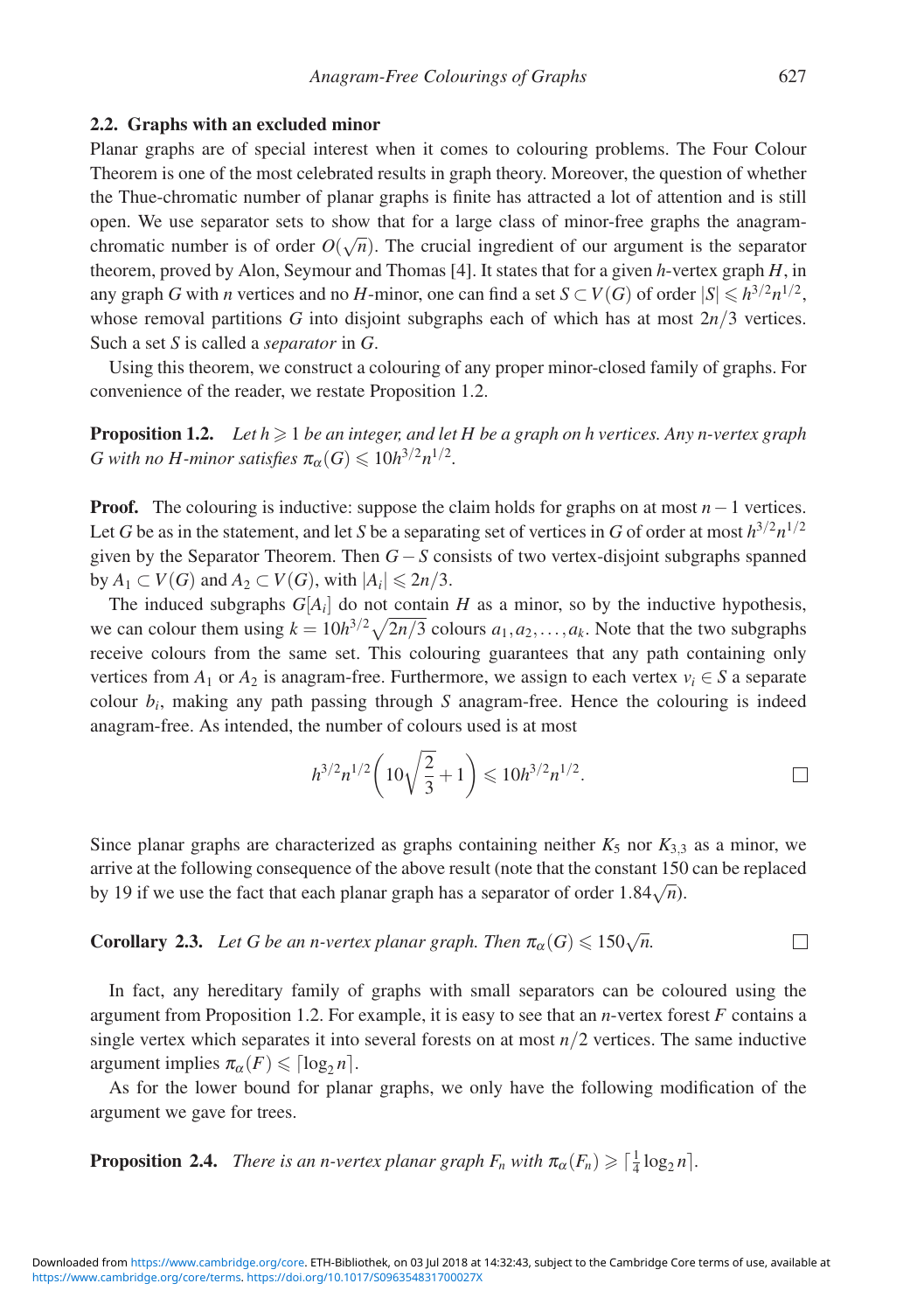**Proof.** Let  $F_n$  be a perfect binary tree with *n* leaves, plus extra edges between any two vertices on the same level having the same parent. Suppose it is coloured in  $k = \lceil \frac{1}{4} \log_2 n \rceil$  colours. The number of shortest paths from the root to the vertices corresponding to leaves is *n*, whereas the number of possible colourings of these paths is  $\binom{\log_2 n+k}{k-1} < n$ ; hence some two paths have the same colouring. These two paths, minus the shared initial segment, can be made into an anagram.

 $\Box$ 

## **3. Bounded-degree graphs**

### **3.1. A four-regular graph with a large anagram-chromatic number**

In this section we study the number of colours needed to colour a bounded-degree graph on *n* vertices so as to avoid all anagrams. The trivial upper bound is *n*, so we will mainly be interested in lower bounds for the anagram-chromatic number. Keränen's result implies that graphs of maximum degree two satisfy  $\pi_{\alpha}(G) \leq 5$ . It turns out that there are already 4-regular graphs *G* for which  $\pi_{\alpha}(G)$  grows rather quickly with the size of the graph.

**Proposition 3.1.** *For infinitely many values of n, there exists a* 4*-regular n-vertex graph H with*  $\pi_{\alpha}(H) \geqslant \sqrt{n}/\log_2 n$ .

**Proof.** Note that for each even  $k \ge 4$ , there exists a 3-regular *k*-vertex graph *G* that is Hamiltonconnected, which means that any two vertices of *G* are joined by a Hamilton path. Indeed, it can be easily checked that for any  $m \ge 1$ , the Cayley graph of  $C_2 \times C_{2m+1}$  with canonical generators is Hamilton-connected. For a self-contained proof, we refer the reader to [8]. Let  $n = (k+1)k$ . Take  $k + 1$  copies of such *G* on vertex sets  $V_1, V_2, \ldots, V_{k+1}$  with  $|V_i| = k$ . Furthermore, take a perfect matching *M* on  $V_1 \cup \cdots \cup V_{k+1}$  such that there exists exactly one edge between any two  $V_i$ and  $V_j$ , for  $i \neq j$ . To see that such a matching exists, denote  $V_i = \{v_{ij} : j \in [k+1] \setminus \{i\} \}$ , and take  $M = \{\{v_{ij}, v_{ji}\} : 1 \le i < j \le k+1\}.$ 

Call the resulting graph *H*. *H* is 4-regular - any vertex has three adjacent edges belonging to its copy of *G* and one edge belonging to *M*. Suppose that the vertices of *H* are coloured with  $\lfloor \sqrt{n}/\log_2 n \rfloor$  colours. Consider the subsets of form  $\bigcup_{i \in S} V_i$  for any  $S \subset [k+1]$ . There are  $2^{k+1}$  such subsets. The colouring of each  $\bigcup_{i \in S} V_i$  defines a multiset of order at most *n*. Given  $\lfloor \sqrt{n}/\log_2 n \rfloor$  colours, the number of such multisets is at most  $n^{\sqrt{n}/\log_2 n} = 2^{\sqrt{n}} < 2^{k+1}$ . Thus, by the pigeonhole principle, there are two distinct sets  $S, T \subset [k+1]$  such that  $\bigcup_{i \in S} V_i$  and  $\bigcup_{i \in T} V_i$ have the same number of occurrences of each colour. The same holds for sets  $S' = S \setminus T$  and  $T' = T \setminus S$ , which are in addition disjoint. Without loss of generality assume  $S' = \{V_1, \ldots, V_s\}$  and  $T' = \{V_{s+1}, \ldots, V_{2s}\}$ . By the choice of *M*, we can find vertices  $v_1, u_1, v_2, u_2, \ldots, v_{2s}, u_{2s}$  such that  $v_i, u_i \in V_i$  for  $i \in [2s]$ , and  $u_i v_{i+1}$  are edges in *M* for  $i \in [2s-1]$ . Moreover, we can find a Hamilton path in each  $H[V_i]$  between  $u_i$  and  $v_i$ , using Hamilton-connectedness of *G*. Concatenating these 2*s* paths gives us a path in *H* which traverses  $V_1 \cup V_2 \cdots \cup V_{2s}$  in order. This path forms an anagram  $\lim_{\alpha \to 0} H$ , so  $\pi_{\alpha}(H) > \lfloor \sqrt{n}/\log_2 n \rfloor$ .  $\Box$ 

#### **3.2. Random regular graphs**

Let us start with a simple observation which slightly improves the trivial upper bound *n* for the anagram-chromatic number of a graph.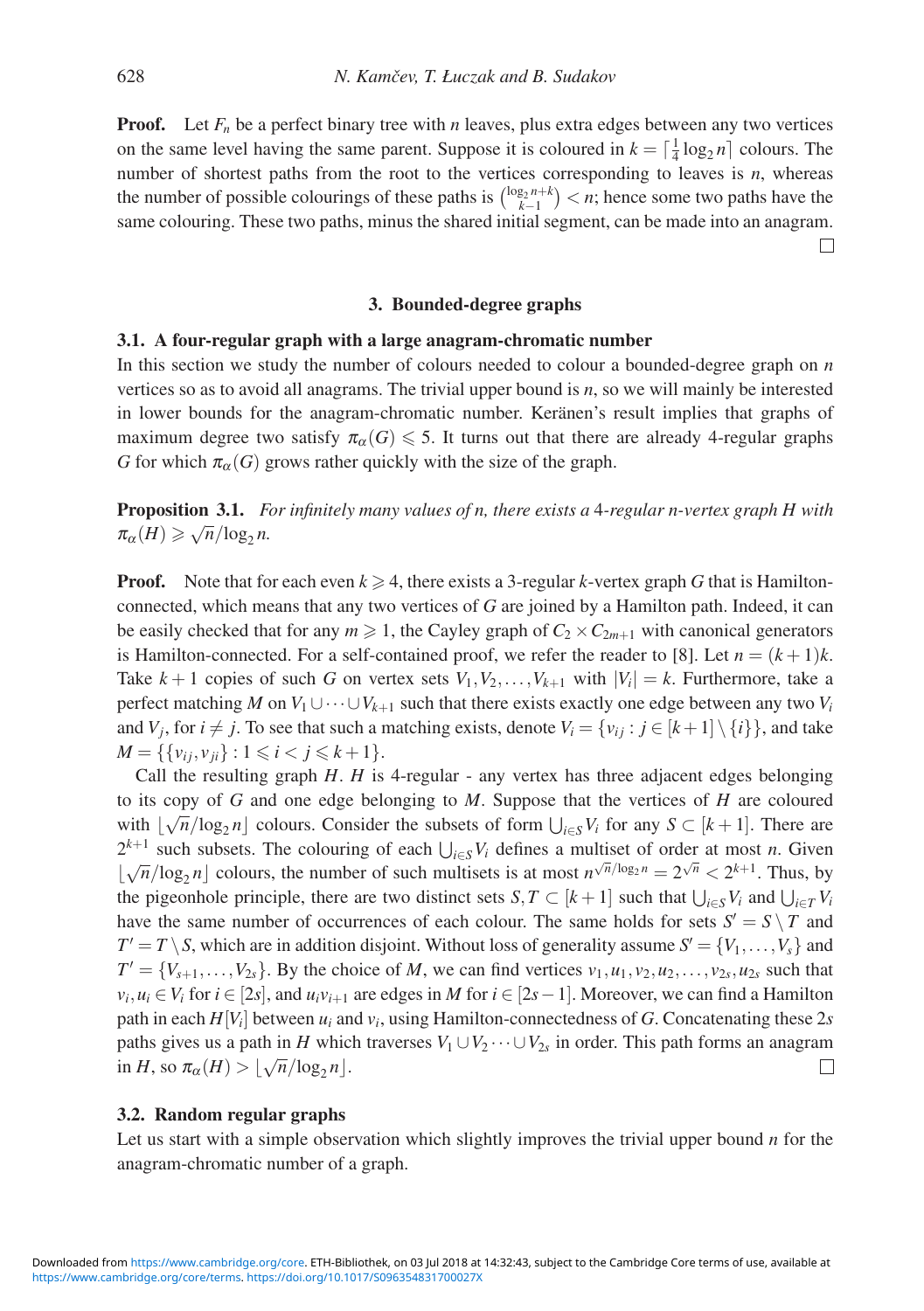**Proposition 3.2.**  $\,$  *Let G be an n-vertex graph with an independent set of order m. Then*  $\pi_{\alpha}(G)$  $\leqslant$ *n*−*m*+1*.*

**Proof.** Let *S* be an independent set inside *G* of order *m*. Give each vertex of *S* the same colour, and each vertex of  $V(G) \setminus S$  its own colour. Any path in *G* contains at least one vertex of  $V(G) \setminus S$ , so it cannot contain an anagram. This means that our colouring is indeed anagram-free.  $\Box$ 

The above bound is essentially optimal for the random regular graph *Gn*,*<sup>d</sup>*. To recapitulate, Theorem 1.3 states that for sufficiently large *d*, with high probability,  $G_{n,d}$  satisfies

$$
\left(1-\frac{2\cdot 10^5\log d}{d}\right)n\leqslant \pi_{\alpha}(G_{n,d})\leqslant \left(1-\frac{\log d}{d}\right)n.
$$

The upper bound is an immediate consequence of Proposition 3.2, and the fact that with high probability,  $G_{n,d}$  contains an independent set of order asymptotic to  $(2\log d/d)n > (\log d/d)n$ (see, for instance, Frieze and Łuczak [12]). We will now outline the proof of the lower bound on  $\pi_{\alpha}(G_{n,d})$ , which comprises the remainder of the section. Instead of studying the random *d*-regular graph  $G_{n,d}$ , we will consider the union of two random graphs  $G_{n,d}$  and  $G_{n,d}$ , with  $d = d_1 + d_2$ . The asymptotic properties of  $G_{n,d}$  are contiguous with such a model (see Lemma 9.24 in [15]). Let  $G_1 = G_{n,d_1}$ ,  $G_2 = G_{n,d_2}$  and *c* be a given vertex-colouring of  $G = G_1 \cup G_2$ . The first step is to find two vertex subsets  $V_1$  and  $V_2$  with the same colouring such that  $G_1[V_1]$  and  $G_1[V_2]$  have good expansion properties. Then we use the edges of  $G_2$  to extend paths on  $V_1$  and  $V_2$ , eventually building Hamilton cycles  $C_1$  in  $G[V_1]$  and  $C_2$  in  $G[V_2]$ . Finally, we can find an edge  $v_1v_2 \in G$  with  $v_i \in V_i$  and use it to build a single path *S* which traverses first the vertices of  $C_1$  and then the vertices of  $C_2$ . The segments  $S[V_1]$  and  $S[V_2]$  give an anagram in *c*.

Before proceeding, let us introduce some notation. For a graph *G* and  $v \in V(G)$ , we denote the neighbourhood of *v* in *G* by  $N_G(v)$ . For a vertex set  $U \subset V(G)$ ,

$$
N_G(U)=\bigcup_{v\in U}N_G(v)\setminus U.
$$

The graph induced on *U* is  $G[U]$ , and its edge set is denoted by  $E_G(U) = E(G[U])$ . For disjoint sets *U* and *T*,  $E_G(U, T)$  is the set of edges with one endpoint in *U* and one in *T*. Finally, the corresponding counts are  $e_G(U) = |E_G(U)|$  and  $e_G(U,V) = |E_G(U,V)|$ . We denote the uniform probability measure on the space of random regular graphs  $G_{n,d}$  by  $\mathbb{P}$ , suppressing the indices. All the inequalities below are assumed to hold only for *n* large enough.

**Edge distribution in the configuration model** In analysing  $G_{n,d}$ , we pass to the *configuration* model of random regular graphs. For *nd* even, we take a set of *nd* points partitioned into *n* cells  $v_1, v_2, \ldots, v_n$ , each cell containing *d* points. A perfect matching *P* on [*nd*] induces a multigraph  $\mathcal{M}(P)$  in which the cells are regarded as vertices and pairs in P as edges. For a fixed degree d and *P* chosen uniformly from the set of perfect matchings  $\mathcal{P}_{n,d}$ , the probability that  $\mathcal{M}(P)$  is a simple graph is bounded away from zero, and each simple graph occurs with equal probability. Therefore, if an event holds w.h.p. in  $\mathcal{M}(P)$ , then it holds w.h.p. even when we condition on the event that  $\mathcal{M}(P)$  is a simple graph, and therefore it holds w.h.p. in  $G_{n,d}$  (for a formal description of the configuration model and its basic properties, see, for instance, Chapter 9 of [15]).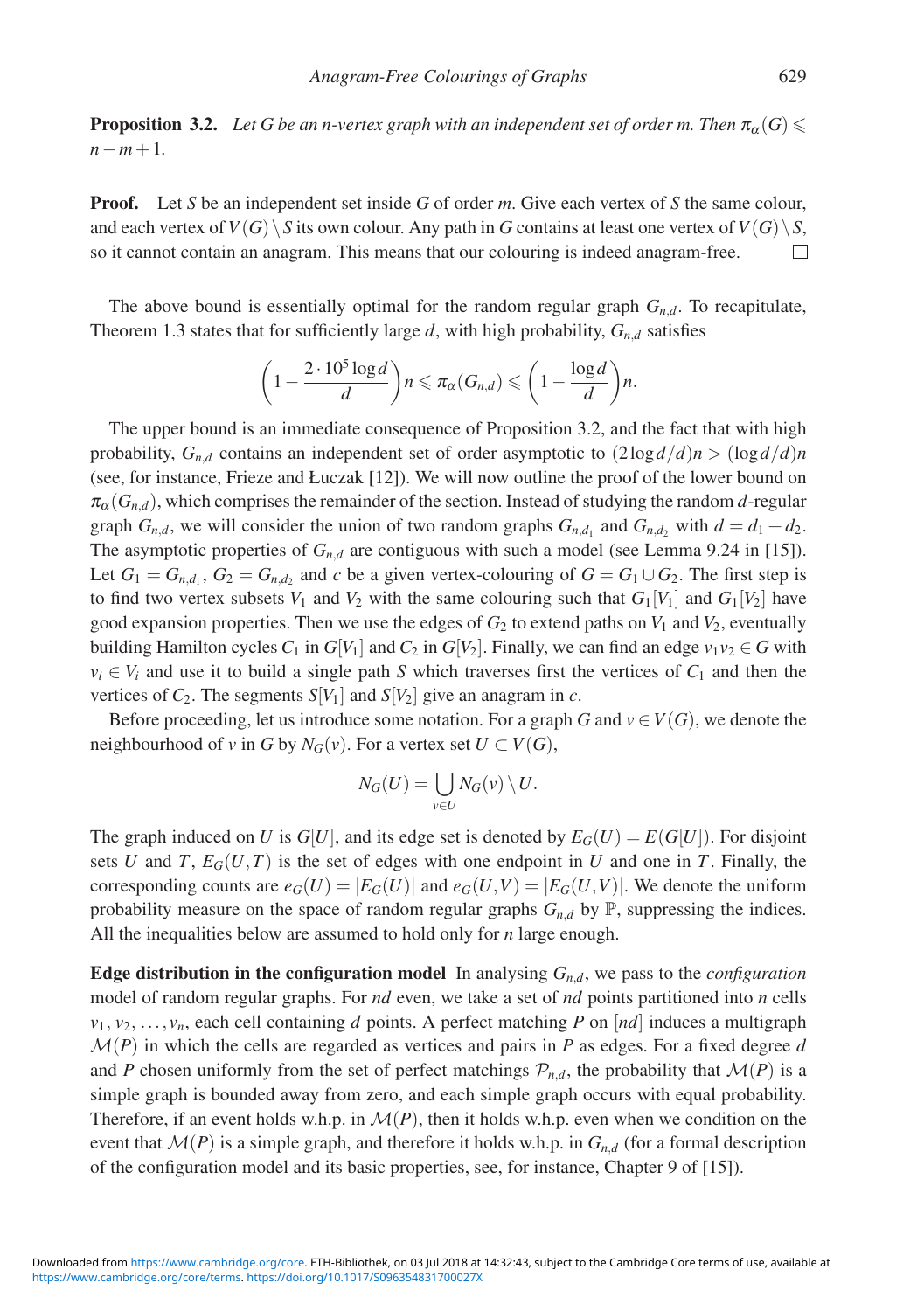We use the configuration model to get a bound on the edge distribution in  $G_{n,d}$  analogous to the Erdős–Rényi model. The uniform probability measure on  $\mathcal{P}_{n,d}$  is denoted by  $\mathbb{P}_{\mathcal{P}}$ . Both indices *n* and *d* are kept so that each perfect matching *P* corresponds to a unique *d*-regular multigraph  $\mathcal{M}(P)$ .

**Lemma 3.3.** *Let*  $V_1 \subset [n]$ *, and let* B be a set of pairs of vertices from  $V_1$ *. Let* E be another set *of pairs of vertices from*  $[n]$  *with*  $|E| \leqslant \min\{|B|d/(4|V_1|), nd/20\}$ *. For a fixed positive integer d and*  $P \in \mathcal{P}_{n,d}$  *chosen uniformly at random,* 

$$
\mathbb{P}_{\mathcal{P}}[\mathcal{M}(P) \supset E \text{ and } \mathcal{M}(P) \cap B = \emptyset] \leqslant \left(\frac{2d}{n}\right)^{|E|} e^{-(2|B|d)/(5n)}.
$$

The lemma also holds for more general configurations of *B* and *E*, but we state it in the form which is suited to our purpose. The proof is given after Lemma 3.5, which is a bound on the probability that *Gn*,*<sup>d</sup>* does not intersect a given set of edges. A crucial ingredient is the following estimate of Alon and Friedland [1], which is a simple corollary of the Brègman bound on the permanent of a  $(0,1)$ -matrix.

**Theorem 3.4 ([1]).** Let H be a graph on [N]. Let  $r_1, r_2, \ldots, r_N$  be the degrees of the vertices in H. Furthermore, denote  $r = \frac{1}{N} \sum_{i=1}^{N} r_i$ . Then the number of perfect matchings in H is at most

$$
\prod_{i=1}^N (r_i!)^{1/(2r_i)} \leqslant (r!)^{N/(2r)}.
$$

**Lemma 3.5.** For each even number N, let  $F = F(N)$  be a graph on [N] consisting of at least  $βN<sup>2</sup>$  *edges. Let*  $G<sub>N,1</sub>$  *denote a random matching on* [*N*]*. Then* 

$$
\mathbb{P}[G_{N,1} \cap F = \emptyset] \leqslant e^{-(8\beta N/9)}.
$$

**Proof.** Let  $\mathcal{P}(F)$  be the set of perfect matchings on  $[N]$  which do not intersect our graph F. Since the number of perfect matchings on [*N*] is exactly  $N!/(2^{N/2}(N/2)!)$ , we need to show that

$$
|\mathcal{P}(F)| \leq e^{-(8\beta N/9)} \frac{N!}{2^{N/2}(N/2)!}.
$$

Consider the complement  $\overline{F}$  of *F*. The matchings in  $\mathcal{P}(F)$  are exactly perfect matchings in  $\overline{F}$ . We apply Theorem 3.4 directly to the graph  $\overline{F}$  with  $r = N - 2\beta N$ , and use Stirling's formula to reach the final result. Indeed, we have

$$
|\mathcal{P}(F)| \le ((N - 2\beta N)!)^{1/(2(1-2\beta))}
$$
  

$$
\mathbb{P}[G_{N,1} \cap F = \phi] \le ((N - 2\beta N)!)^{1/(2(1-2\beta))} \cdot \frac{(N/2)! \cdot 2^{N/2}}{N!}
$$
  

$$
= O(\sqrt{N}) \left(\frac{(1-2\beta)N}{e}\right)^{N/2} \left(\frac{e}{N}\right)^{N/2} = O(\sqrt{N})e^{-\beta N}.
$$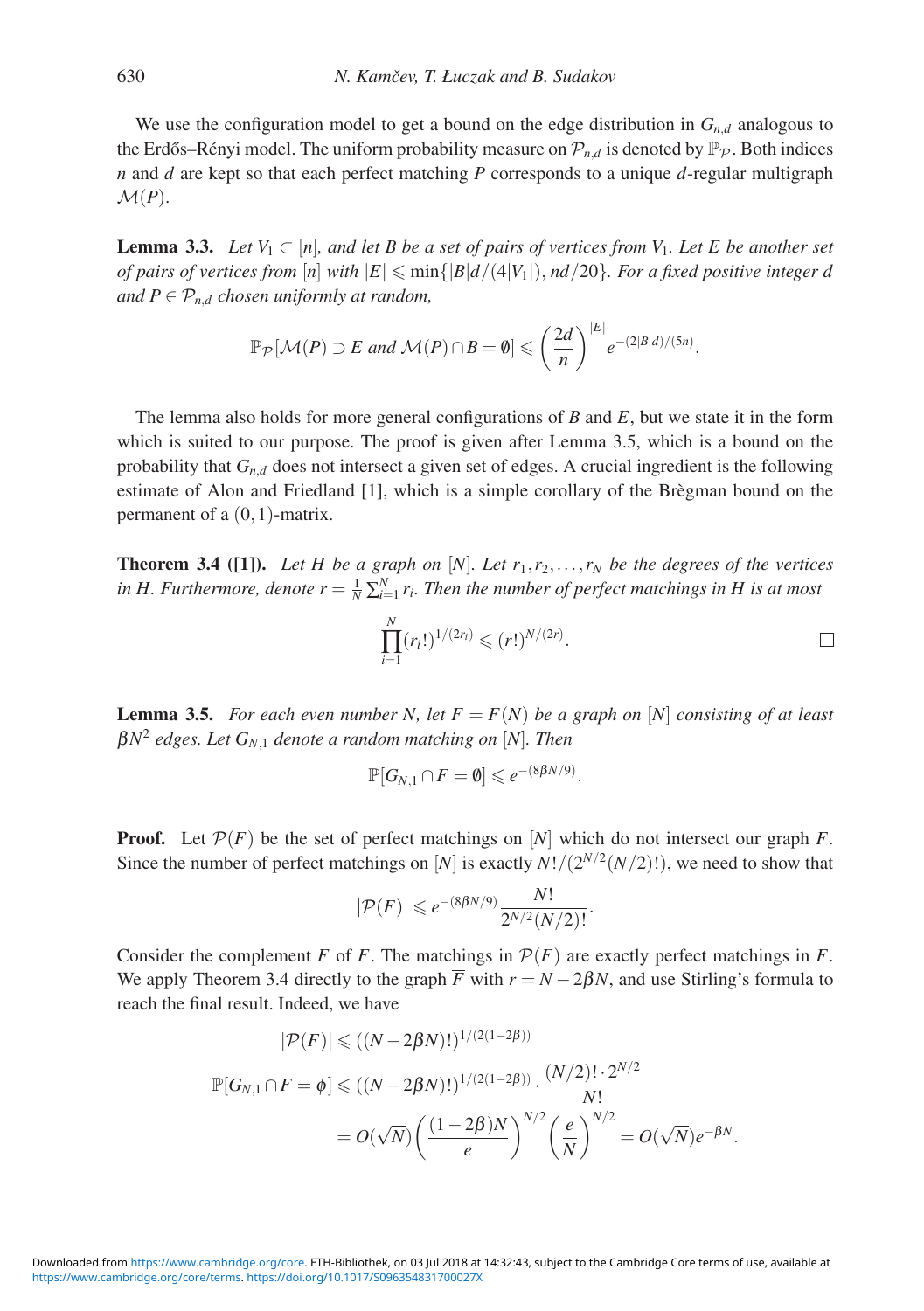Here we use the fact that

$$
\frac{N!}{(N/2)! \cdot 2^{N/2}} = \Theta(1) \left(\frac{N}{e}\right)^{N/2},
$$

as well as the inequality  $1 - 2\beta \le e^{-2\beta}$ . Absorbing the error term into the constant, we get, for *N* large enough,

$$
\mathbb{P}[G_{N,1} \cap F = \emptyset] \leqslant e^{-(8\beta N/9)}.
$$

**Proof of Lemma 3.3.** We will restate the event  $\{M(P) \supset E \text{ and } M(P) \cap B = \emptyset\}$  in terms of *P*, rather than  $\mathcal{M}(P)$ . For a matching  $M \subset \binom{[nd]}{2}$ , we denote the induced multigraph on  $V = \{v_i\}_{i \in [n]}$ by  $\mathcal{M}(M)$ . To save on notation, we write  $\mathcal{M}(M)$  for both the graph and its edge set. Conversely, if  $e = \{v_i, v_j\}$  is a pair of vertices from *V*, we denote its corresponding pairs in  $\binom{[nd]}{2}$  by  $\tilde{e}$  $\{\{x, y\} : x \in v_i, y \in v_j\}$ . Finally, for a set  $E \subset \binom{V}{2}$ , we put  $\tilde{E} = \bigcup_{e \in E} \tilde{e}$ .

Assume that  $\mathcal{M}(P) \supset E$ . Then we can find a matching  $M \subset P$  such that  $|M| = |E| = m$  and  $M(M) = E$ . Conditioning over the possible choices of M, we have

$$
\mathbb{P}_{\mathcal{P}}[\mathcal{M}(P) \supset E \wedge \mathcal{M}(P) \cap B = \emptyset] \leqslant \sum_{M} \mathbb{P}_{\mathcal{P}}[P \supset M] \mathbb{P}_{\mathcal{P}}[P \cap \tilde{B} = \emptyset \mid P \supset M].
$$

We bound the two probabilities separately. Fix a choice  $M = \{ \{x_i, y_i\} : i \in [m] \}$ , and let  $W =$  $[nd] \setminus \{x_1, \ldots, x_m, y_1, \ldots, y_m\}.$ 

**Claim 1.**  $\mathbb{P}_{\mathcal{P}}[P \supset M] \leq 2/((nd-2m)^m)$ 

To show this, we just count perfect matchings. The total number of perfect matchings *P* is

$$
\frac{(nd)!}{(nd/2)!2^{nd/2}}.
$$

The points from *W* can be paired in

$$
\frac{(nd-2m)!}{((nd/2)-m)!2^{(nd/2)-m}}
$$

ways. Altogether, using Stirling's formula, we get

$$
\mathbb{P}_{\mathcal{P}}[M \subset P] \leq \frac{(nd - 2m)!(nd/2)!}{(nd)!((nd/2) - m)!2^{-m}}
$$
  
=  $(1 + o(1)) \left(\frac{nd - 2m}{nd}\right)^{nd} \left(\frac{nd - 2m}{e}\right)^{-2m} \left(\frac{nd}{nd - 2m}\right)^{nd/2} \left(\frac{nd - 2m}{e}\right)^m$   
=  $(1 + o(1)) \left(1 - \frac{2m}{nd}\right)^{nd/2} \left(\frac{e}{nd - 2m}\right)^m \leq \frac{2}{(nd - 2m)^m}.$ 

Here we used the fact that since  $1 - x \le e^{-x}$ , we have

$$
\left(1-\frac{2m}{nd}\right)^{nd/2}\leqslant e^{-m}.
$$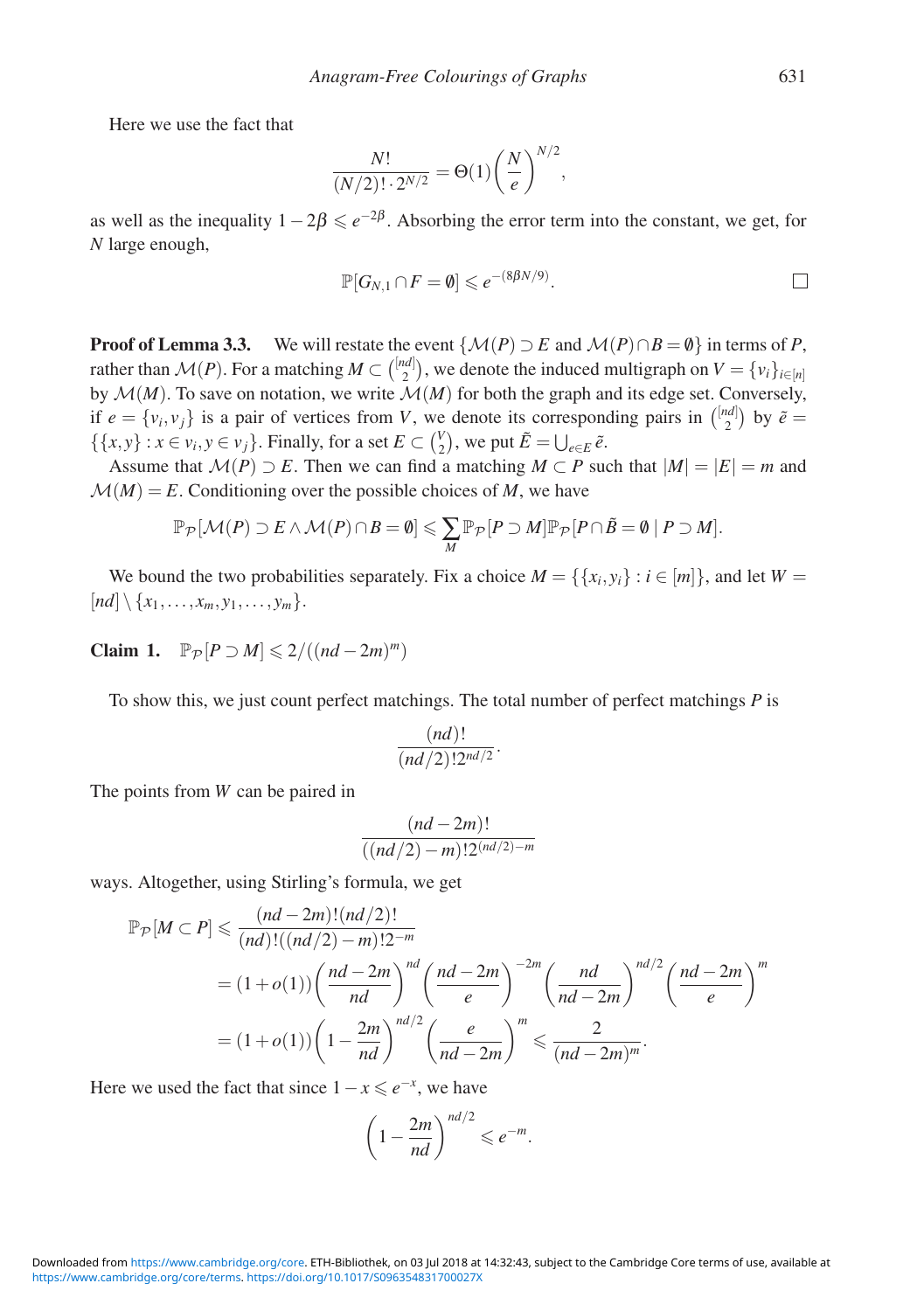**Claim 2.** *For*  $|B| = \beta n^2$ ,  $\mathbb{P}_{\mathcal{P}}[P \cap \tilde{B} = \emptyset | P \supset M] \leqslant e^{-(2\beta/5)nd}$ .

Let *W* be as before, and denote  $N = |W|$ . Using the assumption  $m \leq n/d/20$ , we get  $N =$  $nd - 2m \geqslant 9nd/10$ . Let  $B_W = \tilde{B}[W]$ , that is, the set of pairs contained in *W* which would induce *B*. By putting the matching *M* aside, we have lost some pairs from  $\tilde{B}$ , namely those touching the vertices of *M*. Each vertex of *M* is contained in at most  $|V_1|d$  pairs from  $\tilde{B}$ , so the hypothesis  $m \leq (1/(4|V_1|))|B|d$  implies

$$
|B_W| \geq |B|d^2 - 2m|V_1|d = \beta n^2 d^2 \left(1 - \frac{2m|V_1|}{\beta n^2 d}\right) \geq \frac{1}{2} \beta n^2 d^2 \geq \frac{1}{2} \beta N^2.
$$

A random matching *P* conditioned on  $P \supset M$  corresponds to a random matching on *W*, that is, an element of  $G_{N,1}$ . Hence we can apply Lemma 3.5 with  $|B_W| \geq \frac{1}{2}\beta N^2$ , and  $N = |W| \geq 9nd/10$ .

$$
\mathbb{P}_{\mathcal{P}}[P\cap B_W= \emptyset \mid P \supset M] \leq \mathbb{P}[E(G_{N,1})\cap B_W= \emptyset] \leqslant e^{-(8/9)\cdot(1/2)\beta N} \leqslant e^{-(2\beta/5)nd}.
$$

Claim 1 and 2 hold for any choice of the matching *M* with  $M(M) = E$ . Putting them together, and using the fact that there are at most  $d^{2m}$  such matchings *M*, we get

$$
\mathbb{P}_{\mathcal{P}}[\mathcal{M}(P) \supset E \text{ and } \mathcal{M}(P) \cap B = \emptyset] \leq d^{2m} \cdot \frac{2}{(nd-2m)^m} \cdot e^{-(2\beta/5)nd}.
$$

Using  $m \leqslant nd/20$ ,

$$
\mathbb{P}_{\mathcal{P}}[\mathcal{M}(P) \supset E \text{ and } \mathcal{M}(P) \cap B = \emptyset] \leq d^{2m} \cdot \left(\frac{2}{nd}\right)^m e^{-(2\beta/5)nd} = \left(\frac{2d}{n}\right)^m e^{-(2\beta/5)nd}.\quad \Box
$$

**Expansion properties and Pósa rotations** Recall that we will be working with the union of random graphs  $G_{n,d}$ , and  $G_{n,d}$ . First we focus on the expansion properties of  $G_1 = G_{n,d}$ , which will allow us to do rotations in  $G_1$ . The aim is to identify large sets of vertex pairs, called boosters, which could increase the length of the longest path in  $G_1$ . Hence all the lemmas in this section will later be applied with *d* replaced by  $d_1$ . The following lemma says that edges in  $G_{n,d_1}$  are uniformly distributed.

**Lemma 3.6.** For sufficiently large d, with high probability  $G_{n,d}$  has the following two proper*ties:*

(P1) *any vertex set U with*

$$
|U| \leqslant \frac{30\log d}{d}n
$$

 $satisfies e_G(U) \leqslant 100|U|\log d,$ (P2) *for any two disjoint vertex subsets T and U with*

$$
|T| \geqslant \frac{10\log d}{d}n \quad \text{and} \quad |U| \geqslant \frac{100\log d}{d}n,
$$

*we have*

$$
e_G(T, U) \ge |T||U|\frac{d}{20n}.\tag{3.1}
$$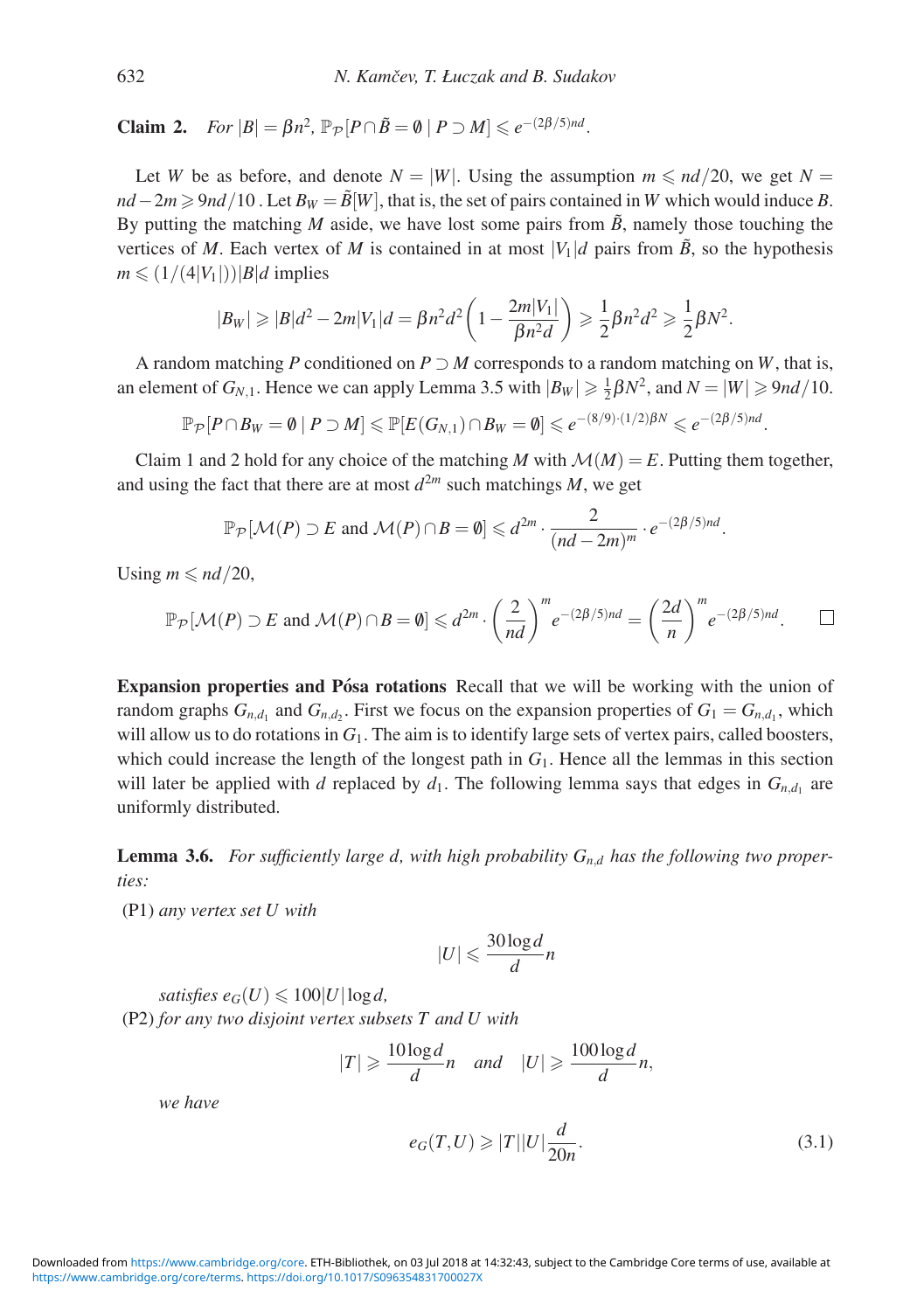**Proof.** We prove Lemma 3.6 for G sampled according to the configuration model, that is, we take  $G = \mathcal{M}(P)$ , where P is a random element of  $\mathcal{P}_{n,d}$ . We start with (P2). Take vertex sets T and *U* in *G* with  $|T| = t$  and  $|U| = u$ . We need to bound the probability of the event

$$
D_{T,U} = \bigg\{ e_G(T,U) < \frac{d}{20n} tu \bigg\}.
$$

For a fixed set of *m* edges *E* with  $m \leq (d/(20n))$ tu, the probability that  $E_G(T, U) = E$  is at most

$$
\left(\frac{2d}{n}\right)^me^{-2d(tu-m)/(5n)}.
$$

This bound is a direct application of Lemma 3.3 to the edge set *E* and its bipartite complement  $(T \times U) \setminus E$ . Taking the union bound over all sets *E*, we get

$$
\mathbb{P}_{\mathcal{P}}[D_{T,U}] \leqslant \sum_{m=0}^{dtu/(20n)} {tu \choose m} \left(\frac{2d}{n}\right)^m e^{-2d(tu-m)/(5n)} \leqslant \sum_{m=0}^{dtu/(20n)} \left(\frac{etu}{m} \cdot \frac{2d}{n}\right)^m e^{-2d(tu-m)/(5n)}.
$$

The summand is increasing in *m*, so we bound it using the largest term,  $m = M = dt u/(20n)$ .

$$
\mathbb{P}_{\mathcal{P}}[D_{T,U}] \leq M \left( \frac{etu \cdot 20n}{dtu} \cdot \frac{2d}{n} \right)^{dtu/(20n)} e^{-2d(tu-M)/(5n)} = M \cdot (40e)^{dtu/(20n)} e^{-2d(tu-M)/(5n)}
$$
  
= 
$$
Me^{(dtu/n)((5/20)-(2/5)+(d/n))} \leq e^{-dtu/(8n)}.
$$

Finally, we take the union bound over all sets *T* and *U* of order at least  $t_0 = (10 \log d/d)n$  and  $u_0 = (100 \log d/d)n$  respectively.

$$
\mathbb{P}_{\mathcal{P}}[G \text{ violates (P2)}] \leqslant \sum_{t=t_0}^{n} \sum_{u=u_0}^{n} {n \choose t} {n \choose u} e^{-\frac{du}{(8n)}}.
$$

We use the bound  $\binom{n}{t} \leq d^t = e^{t \log d}$  valid for  $t \geq t_0$  and large enough *d*:

$$
\mathbb{P}_{\mathcal{P}}[G \text{ violates (P2)}] \leq \sum_{t=t_0}^{n} \sum_{u=u_0}^{n} e^{t \log d + u \log d} e^{-\frac{dt u}{(8n)}}.
$$

For  $t \geq (10\log d/d)n$ , we get  $u \log d \leq dt u/(10n)$ . Similarly, since  $u \geq (100\log d/d)n$ , it holds that  $t \log d \leq d t u/(100n)$ .

$$
\mathbb{P}_{\mathcal{P}}[G \text{ violates (P2)}] \leqslant O(n^2) \exp\left(\left(\frac{1}{100} + \frac{1}{10} - \frac{1}{8}\right) \frac{n \log^2 d}{d}\right) = o(1).
$$

We deduce (P1) from the following more general statement.

**Claim 3.** *Fix the constants*  $A_1$  *and*  $A_2$  *satisfying*  $(eA_1/A_2)^{A_2} \le e^{-2}$ *. Then with high probability any vertex set*  $U\subset V(G)$  *with*  $|U|\leqslant (A_1\log d/d)n$  *satisfies*  $e_G(U)\leqslant A_2|U|\log d.$ 

Introducing  $A_1 = 30$  and  $A_2 = 100$ , which satisfy  $(30e/100)^{100} \le e^{-2}$ , gives exactly (P1).

To prove the claim, we fix a set *U* of order *u*, and use Lemma 3.3 to establish that the probability of some  $A_2u \log d$  edges occurring in *U* is at most

$$
\binom{u^2/2}{A_2u\log d}\left(\frac{2d}{n}\right)^{A_2u\log d} \leqslant \left(\frac{eu}{2A_2\log d}\cdot\frac{2d}{n}\right)^{A_2u\log d}.
$$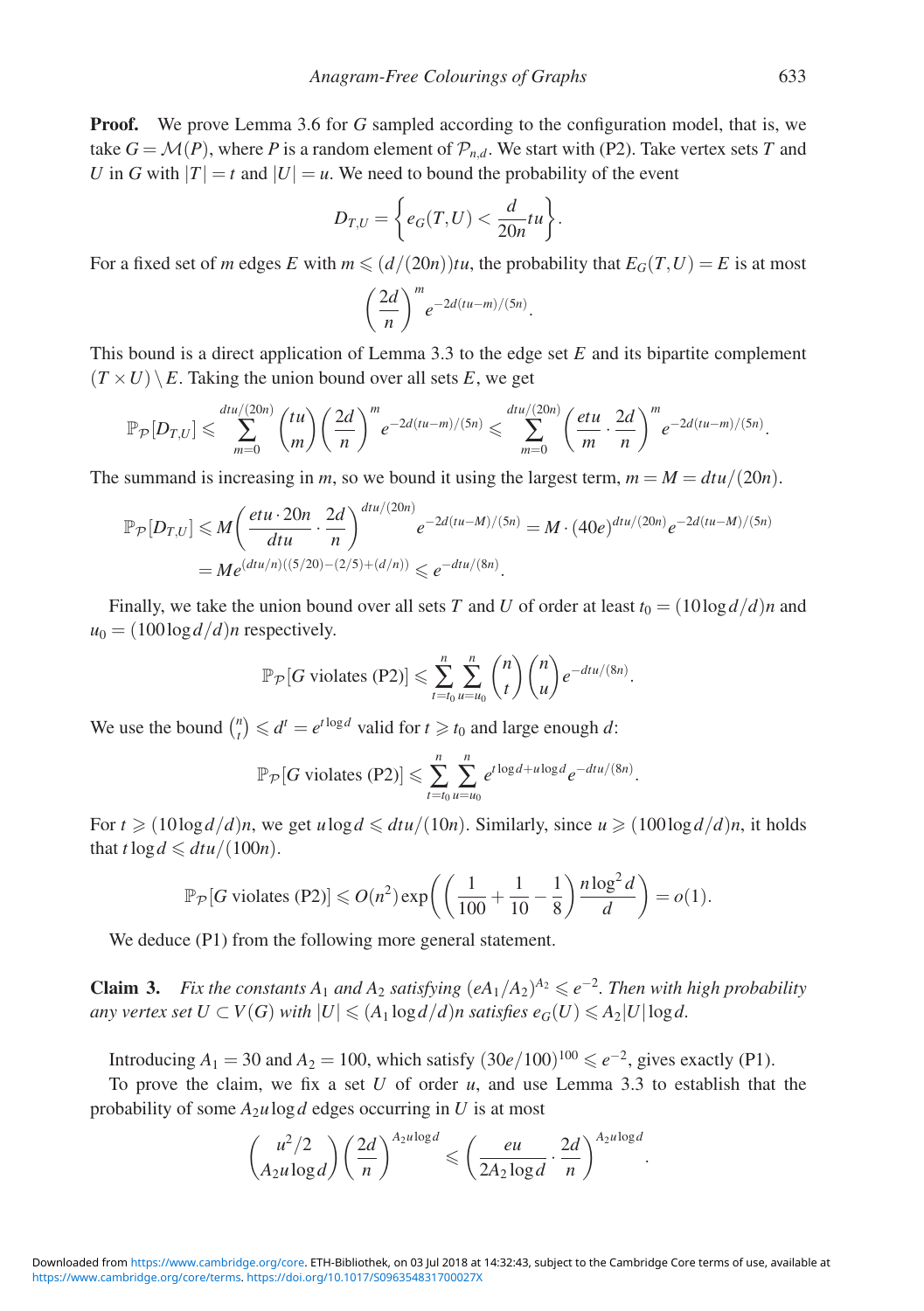Let  $D_u$  denote the event that some subset *U* with  $|U| = u$  spans more than  $A_2u \log d$  edges. We have

$$
\mathbb{P}_{\mathcal{P}}[D_u] \leqslant {n \choose u} \left(\frac{eud}{A_2 n \log d}\right)^{A_2 u \log d} \leqslant \left[\frac{ne}{u} \left(\frac{eud}{A_2 n \log d}\right)^{A_2 \log d}\right]^u. \tag{3.2}
$$

The term in square brackets is increasing in *u*, so for  $u \leq (A_1 \log d/d)n$ ,

$$
\mathbb{P}_{\mathcal{P}}[D_u] \leqslant \left[\frac{ed}{A_1\log d}\left(\frac{eA_1}{A_2}\right)^{A_2\log d}\right]^u \leqslant \left[\frac{ed}{A_1\log d}e^{-2\log d}\right]^u < d^{-u}.
$$

Here we used the condition  $(eA_1/A_2)^{A_2} \le e^{-2}$ . For  $u \le \sqrt{n}$  we use (3.2) to get a stronger bound

$$
\mathbb{P}_{\mathcal{P}}[D_u] \leqslant (O(n^{\frac{1}{2}(1-A_2\log d)}))^u < n^{-1},
$$

valid for large *d*. Putting the two bounds together,

$$
\mathbb{P}_{\mathcal{P}}[G \text{ violates (P1)}] \leqslant \sum_{u=1}^{\sqrt{n}} \mathbb{P}_{\mathcal{P}}[D_u] + \sum_{u=\sqrt{n}}^{(A_1 \log d/d)n} \mathbb{P}_{\mathcal{P}}[D_u] \leqslant \sqrt{n} \cdot n^{-1} + \sum_{u=\sqrt{n}}^{(A_1 \log d/d)n} d^{-u} = o(1),
$$

completing the proof of Claim 3. To recapitulate, applying the claim for  $A_1 = 30$  and  $A_2 = 100$ gives that  $G = \mathcal{M}(P)$  satisfies (P1) with high probability.

Since the random graph  $G_{n,d}$  is contiguous to *G*, we conclude that for large enough *d*,  $G_{n,d}$ satisfies (P1) and (P2). П

The next step is to build subsets of [*n*] which will later give us the required anagram. In everything that follows, take  $\alpha = 10^5$ . Given a *d*-regular graph *G*, we say that a subset  $V_1 \subset [n]$ is *G-dense* if

$$
\frac{\alpha \log d}{2d} n \geq |V_1| \geq \frac{\alpha \log d}{4d} n,
$$

and any vertex  $v \in V_1$  has at least  $\alpha \log d / 160$  neighbours in  $V_1$ .

**Lemma 3.7.** *Suppose we are given a d-regular graph G on* [*n*] *with properties* (P1) *and* (P2)*, and a vertex colouring c* :  $[n] \rightarrow C$  *with* 

$$
|\mathcal{C}| = \left(1 - \frac{\alpha \log d}{d}\right) n
$$

*colours. For sufficiently large d and n, there exist two disjoint G-dense sets of vertices*  $V_1, V_2 \subset [n]$ *which have the same colouring.*

**Proof.** Let *c* be a colouring of the vertices of *G* into  $(1 - (\alpha \log d/d))n$  colours.

**Claim 4.** *There exists a subset*  $Z \subset V(G)$  *satisfying* 

$$
\frac{\alpha \log d}{d} n \geqslant |Z| \geqslant \frac{\alpha \log d}{2d} n
$$

*such that each colour appears in Z* an even number of times, and for all  $v \in Z$ ,  $|N_G(v) \cap Z| \ge$  $(\alpha/40)$ log*d*.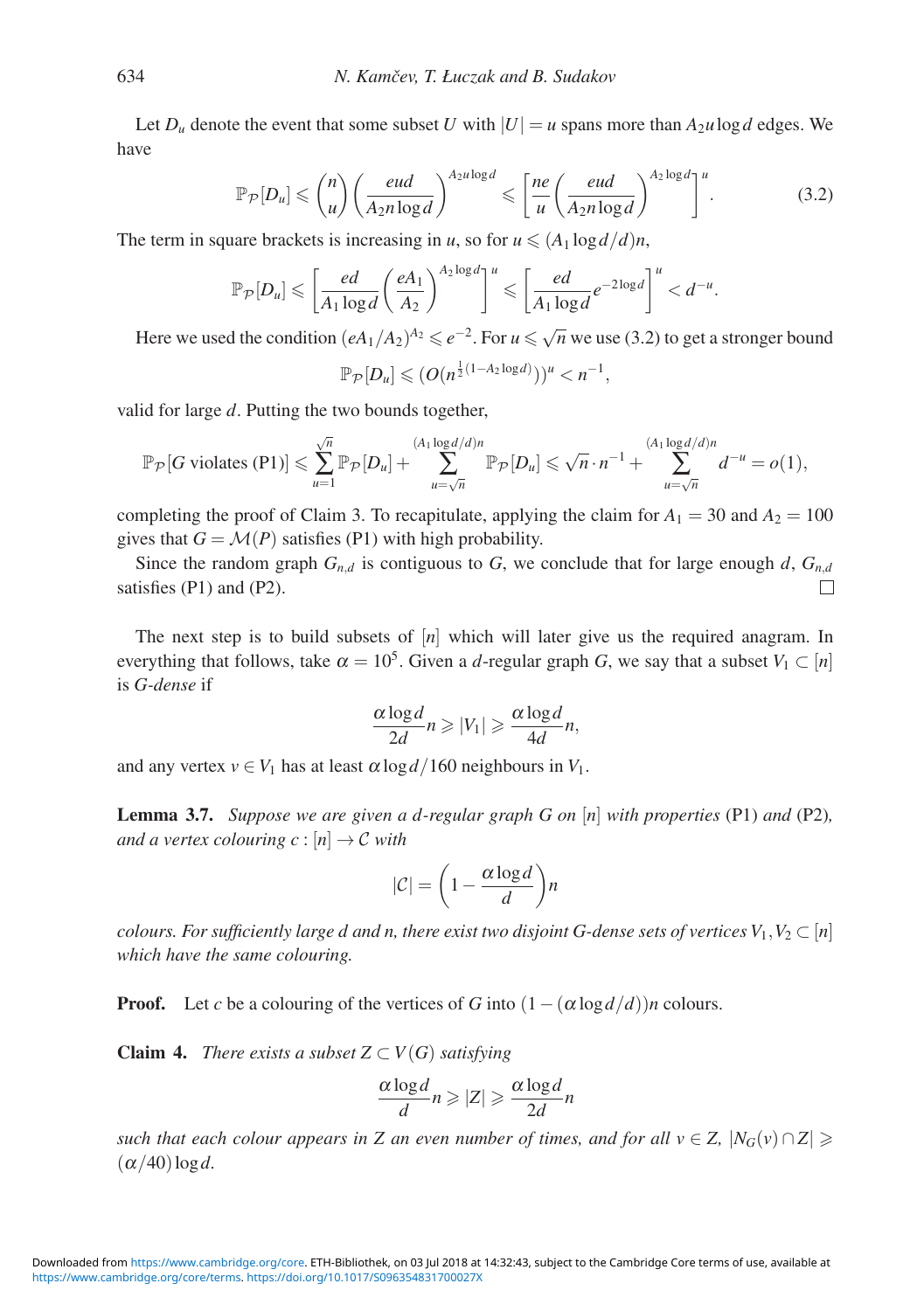We construct *Z* using the following algorithm. Let  $V(G) = [n]$ , and denote  $\delta = \alpha \log d/40$ . Let *X* contain one vertex from each colour class with an odd number of colours, so

$$
|X| \leqslant \bigg(1-\frac{\alpha \log d}{d}\bigg)n.
$$

We assume

$$
|X| = \left(1 - \frac{\alpha \log d}{d}\right) n,
$$

by discarding more pairs of vertices of the same colour if necessary. Furthermore, set  $R_0 = \hat{R}_0 =$ 0. Note that from this step onwards, all colour classes in  $[n] \setminus (X \cup R_i \cup \hat{R}_i)$  will have even order. For  $i \geq 0$ , we form  $R_{i+1} := R_i \cup \{v\}$ ,  $\hat{R}_{i+1} = \hat{R}_i \cup \{w\}$ , where *v* is the smallest vertex with fewer than  $\delta$  neighbours in  $[n] \setminus (X \cup R_i \cup \hat{R}_i)$ , and *w* is the smallest vertex with  $c(v) = c(w)$ . When there are no such vertices *v*, set  $Z = [n] \setminus (X \cup R_i \cup \hat{R_i})$  and terminate the algorithm. We claim that this occurs after at most (10log*d*/*d*)*n* steps.

Suppose that it is not the case and *G* satisfies (P1) and (P2), but the algorithm continues beyond *t* = (10log *d*/*d*)*n* steps. Look at the sets  $R_t$  and  $Z_t = [n] \setminus (X \cup R_t \cup \hat{R}_t)$ . Each vertex from  $R_t$  has fewer than  $\delta$  neighbours in  $Z_t$ , so

$$
e_G(R_t, Z_t) < \delta |R_t| = \frac{\alpha}{40} |R_t| \log d.
$$

On the other hand, since

$$
|R_t| = t = \frac{10\log d}{d}n \quad \text{and} \quad |Z_t| = \frac{\alpha \log d}{d}n - 2t \geqslant \frac{\alpha \log d}{2d}n,
$$

property (P2) gives

$$
e_G(R_t, Z_t) \geqslant |R_t||Z_t|\frac{d}{20n} \geqslant |R_t|\cdot \frac{\alpha \log d}{2d} \cdot \frac{d}{20n} = \frac{\alpha}{40}|R_t| \log d.
$$

We have reached a contradiction, so indeed we have the desired set *Z* with  $|Z| \geq (\alpha \log d/2d)n$ .

We show the existence of the required partition of  $Z$  into sets  $V_1$  and  $V_2$  using a probabilistic argument. Partition each colour class  $c^{-1}(a)$  into ordered pairs arbitrarily, and denote the collection of pairs by *Q*. For each pair  $(v, w) \in Q$ , randomly and independently put *v* into  $V_1$  and *w* into  $V_2$  or vice versa, with probability  $1/2$ . This guarantees that  $V_1$  and  $V_2$  have the same colouring.

**Claim 5.** *With positive probability, the partition satisfies*  $\deg_{G[V_i]}(v) \ge \alpha \log d/160$  *for all*  $v \in V_i$ *and*  $i \in \{1, 2\}$ *.* 

We use the Local Lemma. Fix a vertex *v*; without loss of generality  $v \in V_1$ . Let  $B_v$  be the event that fewer than  $(\alpha/160) \log d$  neighbours of *v* in *Z* have ended up in *V*<sub>1</sub>. Let *S* be a set of  $(\alpha/40)$ log*d* neighbours of *v* in *Z*, and let *T* ⊂ *S* be the set of vertices whose match according to *Q* does not lie in *S*. Note that *S* contains exactly  $y = \frac{1}{2}(|S| - |T|)$  pairs of *Q*. If *B<sub>v</sub>* occurs, then  $|S \cap V_1| \leqslant (\alpha/160) \log d$ , and therefore

$$
\frac{1}{2}|S|-|S\cap V_1|\geqslant \frac{\alpha}{160}\log d.
$$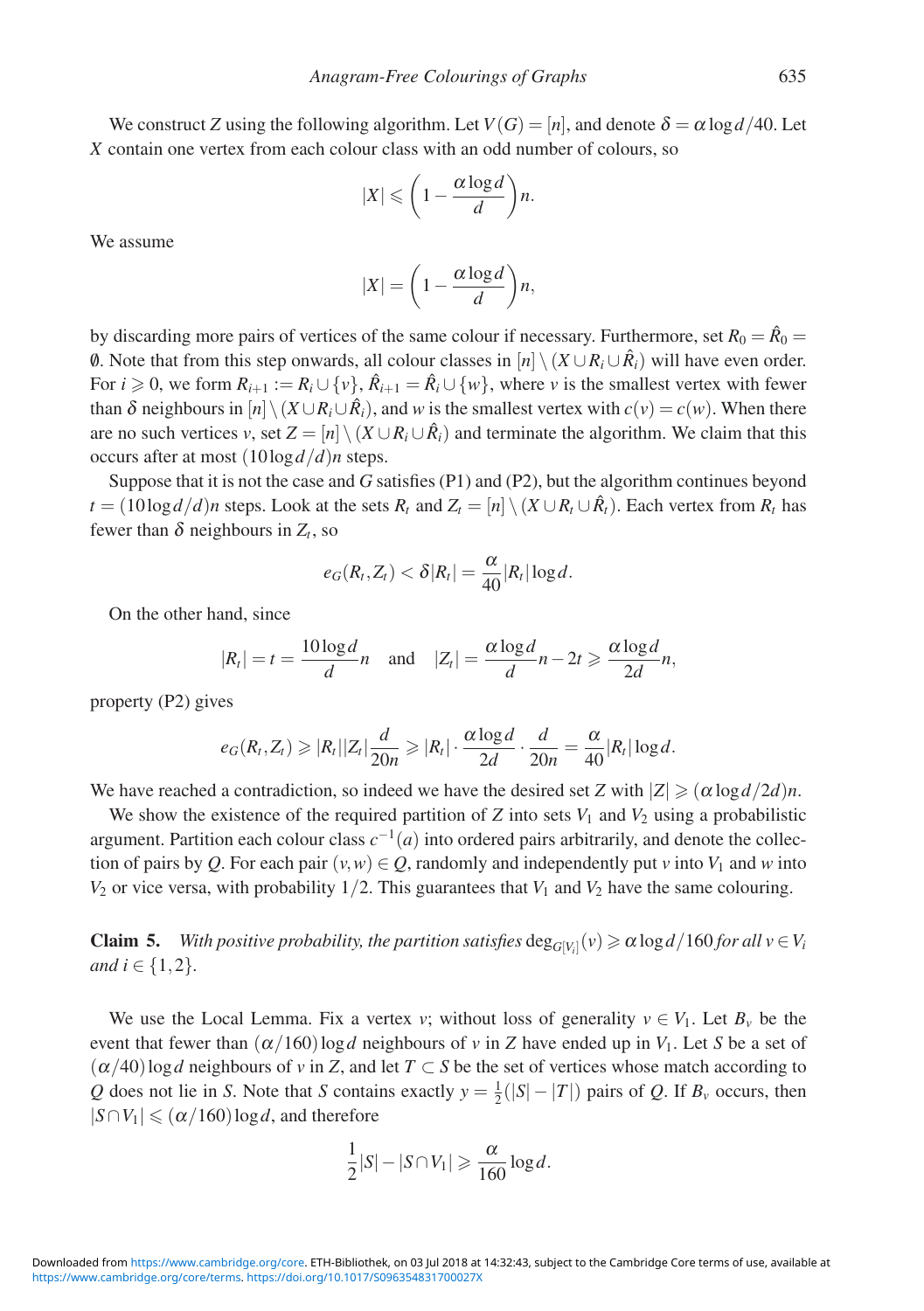But this implies

$$
\frac{1}{2}|T| - |T \cap V_1| = \frac{1}{2}(|S| - 2y) - (|S \cap V_1| - y) \geq \frac{\alpha}{160} \log d.
$$

Here  $|T \cap V_1|$  is a random variable with distribution  $B(|T|, 1/2)$ , so Chernoff bounds (as stated in [15, Remark 2.5]) give

$$
\mathbb{P}[B_{\nu}] = \mathbb{P}\bigg[\frac{1}{2}|T| - |T \cap V_1| \geq \frac{\alpha}{160} \log d\bigg] \leq e^{-(2/|T|)((\alpha/160)\log d)^2} \leq e^{-3\log d} = d^{-3}.
$$

We used  $|T| \le \alpha \log d / 40$  and  $\alpha = 10^5$ .

Two events  $B_v$  and  $B_w$  are dependent only if v and w share a neighbour, or if some two neighbours of *v* and *w* are paired. In such a dependency graph, the event  $B_v$  has degree at most  $2d^2$ . Since, for sufficiently large d,

$$
e(2d^2+1)d^{-3} < 1,
$$

the Lovász Local Lemma grants that there is a splitting avoiding all the bad events  $B<sub>v</sub>$ . This is exactly the required splitting. It concludes the proof of Claim 5 and Lemma 3.7.  $\Box$ 

We say a graph *G* is a *p*-expander if it is connected, and  $|N_G(U)| \ge 2|U|$  for  $|U| \le p$ .

**Lemma 3.8.** *Let G be a d-regular graph on vertex set* [*n*] *satisfying* (P1) *and* (P2)*, and let V*<sub>1</sub> ⊂ [*n*] *be a G-dense subset of* [*n*]*. Then G*[*V*<sub>1</sub>] *is a* (|*V*<sub>1</sub>|/4)*-expander.* 

**Proof.** Denote  $H = G[V_1]$ . To show expansion, suppose for the sake of contradiction that  $|N_H(U)| < 2|U|$ , and first assume that  $|U| \leq (10\log d/d)n$ . We can apply (P1) to  $T = U \cup$  $N_H(U) \subset V_1$ , using the assumption  $|T| \leqslant (30\log d/d)n$ . This gives  $e(G[T]) \leqslant 100|T|\log d$ . Counting all the edges with an endpoint in *U*, which certainly lie inside *T*, we get

$$
\frac{1}{2} \cdot \frac{\alpha}{160} |U| \log d \leqslant e(G[T]).
$$

The two inequalities imply

$$
|T| \geqslant \frac{1}{100} \cdot \frac{\alpha}{320} |U| = \frac{10^5}{32000} > 3|U|,
$$

which contradicts our assumption.

Secondly, for

$$
\frac{|V_1|}{4} \geqslant |U| \geqslant \frac{10\log d}{d}n \quad \text{and} \quad |N_G(U)| < 2|U|,
$$

we have

$$
|V_1 \setminus (U \cup N_H(U))| \geqslant \frac{|V_1|}{4} \geqslant \frac{10^4 \log d}{d} n.
$$

This puts us in a position to apply (P2) and claim that *G* contains edges between *U* and  $V_1 \setminus (U \cup$  $N_H(U)$ , contradicting the definition of  $N_H(U)$ . Hence sets of order up to  $|V_1|/4$  indeed expand in *H*.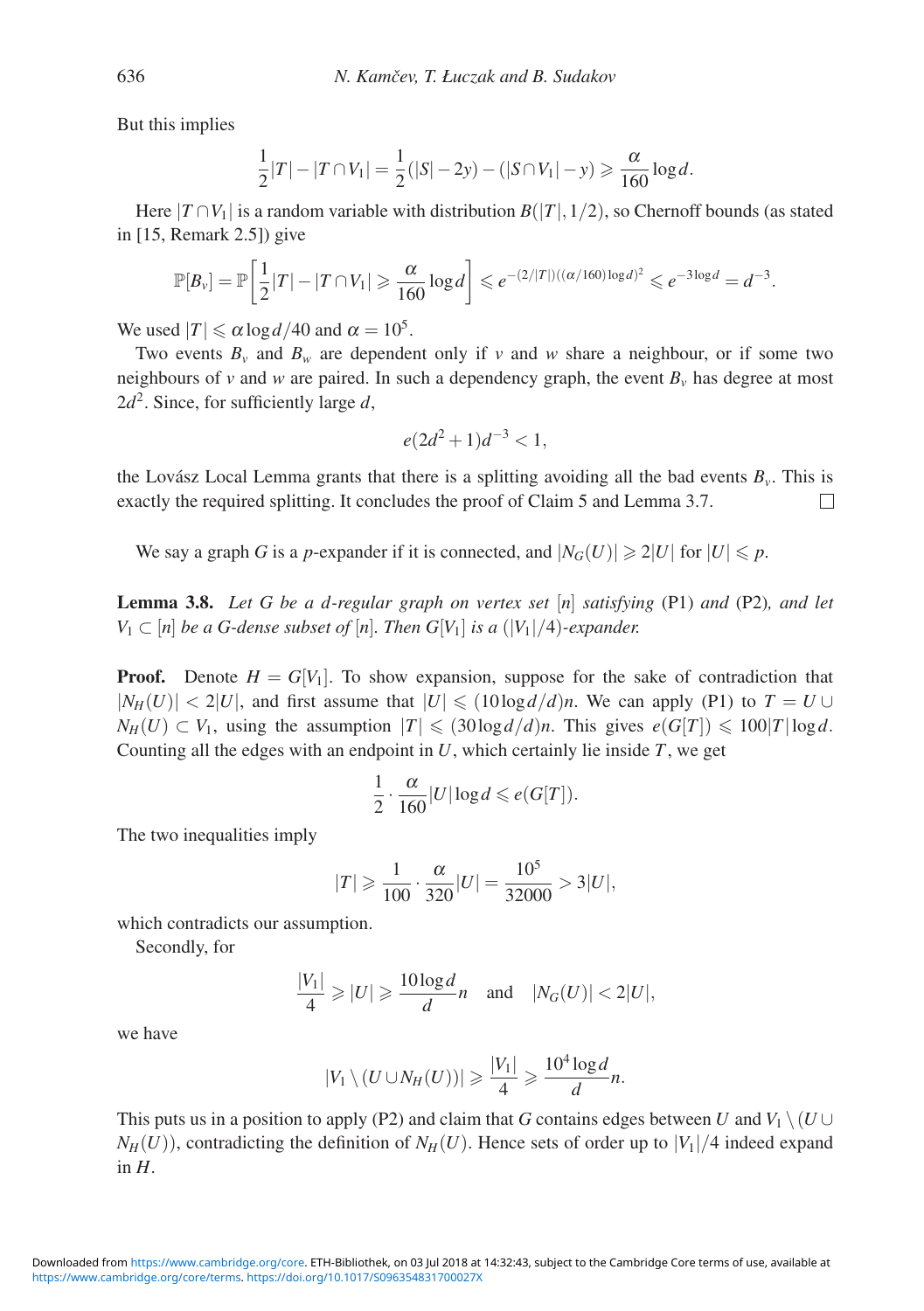Finally, assume that *H* is not connected. Let its smallest component be spanned by  $S \subset V_1$ , that is,  $|S| \le |V_1|/2$  and  $N_H(S) = \emptyset$ . We have already shown that certainly  $|S| > |V_1|/4$ . But then the fact that  $E_G(S, V_1 \setminus S) = \emptyset$  contradicts (P2). П

We will use these expansion properties to build long paths and ultimately a Hamilton cycle in  $G[V_i]$ . Our approach is based on the rotation–extension technique originally developed by Pósa. Given a graph *G*, denote the length (number of edges) of the longest path in *G* by  $\ell(G)$ . We say that a non-edge  $\{u, v\} \notin E(G)$  is a *booster* with respect to G if  $G + \{u, v\}$  is Hamiltonian or  $\ell(G + \{u, v\}) > \ell(G)$ . We denote the set of boosters in *G* by *B*(*G*). Pósa's rotation technique guarantees that there exist plenty of boosters in *G* (see, for instance, Corollary 2.10 from [17]).

**Lemma 3.9.** Let p be a positive integer. Let  $G = (V, E)$  be a p-expander. Then  $|B(G)| \geq p^2/2$ .  $\Box$ 

**Using**  $G_2$  to hit boosters in  $G_1$  Now we move on to  $G_2 = G_{n,d}$ . Recall that we would like to add its edges to  $G_1[V_1]$  and complete a cycle on  $V_1$ . However, we have to argue carefully because the choice of a  $G_1$ -dense set  $V_1$  will depend on the given vertex colouring.

**Lemma 3.10.** *Let G*<sup>1</sup> *be a d*1*-regular graph on* [*n*] *with properties* (P1) *and* (P2)*, for sufficiently*  $l$ arge  $d_1$ , and let  $d_1/150 \leqslant d_2 \leqslant d_1/100$ . With high probability,  $G_2 = G_{n,d_2}$  has the property that *for any*  $G_1$ -dense subset  $V_1 \subset [n]$ ,  $(G_1 \cup G_2)[V_1]$  *is Hamiltonian.* 

The proof of Lemma 3.10 consists of two parts. First we identify a deterministic property that is sufficient to make  $(G_1 \cup G_2)[V_1]$  Hamiltonian, and then, using the configuration model, we show that  $G_{n,d}$  possesses this property with high probability.

**Lemma 3.11.** Let  $H_1$  and  $H_2$  be graphs on vertex set  $V_1$ . Suppose that for any edge set  $E' \subset$  $E(H_2)$  *with*  $|E'| \leq |V_1|$ *,* 

 $H_1 \cup E'$  *is Hamiltonian*, *or*  $B(H_1 \cup E') \cap E(H_2) \neq \emptyset$ .

*Then the graph*  $H_1 \cup H_2$  *is Hamiltonian.* 

**Proof.** We will build a subset of  $E(H_2)$  such that its addition to  $H_1$  creates a Hamiltonian graph. Start with  $E_0 = \emptyset$ . Assume that  $E_i$  is a subset of *i* edges in  $E(H_2)$ . If the graph  $H_1 \cup E_i$  is Hamiltonian, we are done. Otherwise, by hypothesis,  $E(H_2) \cap B(H_1 \cup E_i)$  contains an edge *e*, so we set  $E_{i+1} = E_i ∪ {e}.$ 

In each step *i*, we have  $\ell(H_1 \cup E_{i+1}) > \ell(H_1 \cup E_i)$ , so the process terminates after at most  $|V_1|$ steps, with a Hamiltonian graph  $H_1 \cup E_i$ .  $\Box$ 

**Lemma 3.12.** *Let*  $G_1$  *be a d*<sub>1</sub>*-regular graph on V with properties* (P1) *and* (P2)*, where*  $|V| = n$ *and d*<sub>1</sub> *is sufficiently large. Let*  $G_2 = G_{n,d_2}$  *for*  $d_1/150 \leqslant d_2 \leqslant d_1/100$ *. We say that*  $G_2 \in A_{G_1}$  *(or*  $A_{G_1}$  *occurs*) if there exists a  $G_1$ -dense subset  $V_1 \subset V$ , and an edge set  $E \subset {V_1 \choose 2}$ ,  $|E| \leqslant |V_1|$ , such *that*  $G_2$  *contains*  $E$  *and does not intersect*  $B((G_1 + E)[V_1])$ *. It holds that*  $\mathbb{P}[A_{G_1}] = o(1)$ *.*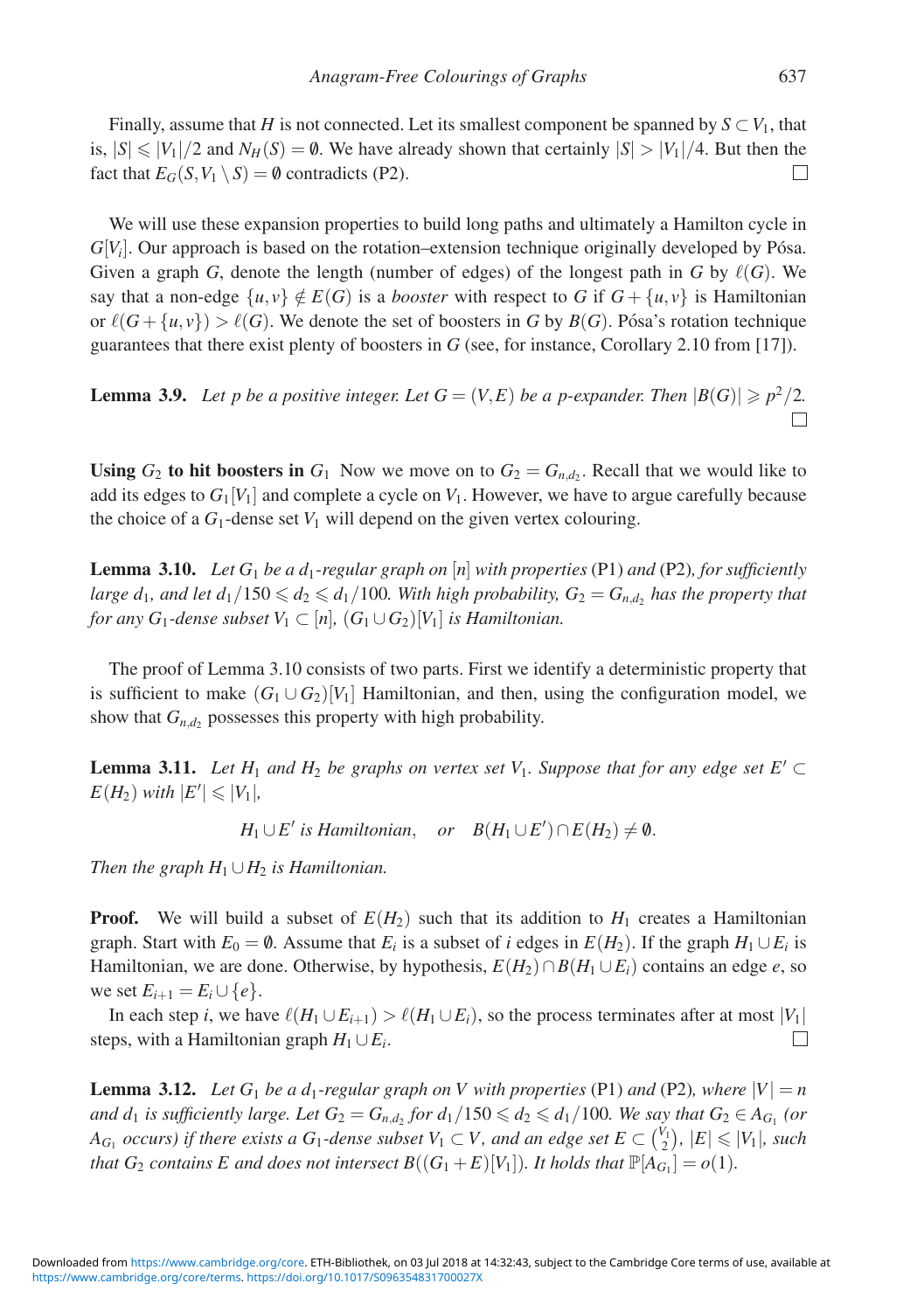**Proof.** We will prove the claim for  $G_2$  sampled according to the configuration model, which is contiguous to the uniform model  $G_{n,d}$ . This allows us to apply Lemma 3.3, which gives us a precise estimate on the probability of (non-)occurrence of certain edge sets. Let  $P \in \mathcal{P}_{n,d}$ , be chosen uniformly at random. We will actually bound the probability that the induced multigraph  $\mathcal{M}(P)$  is in  $A_{G_1}$ , denoted by  $\mathbb{P}_P[A_{G_1}]$ , with a slight abuse of notation for not renaming the event  $A_{G_1}$  itself.

Fix a  $G_1$ -dense subset  $V_1 \subset V$  with  $|V_1| = \xi n$ , and  $E \subset {V_1 \choose 2}$  with  $|E| = m \leq |V_1|$ . Recall that, since  $V_1$  is  $G_1$ -dense,

$$
\xi n \geqslant \frac{\alpha \log d_1}{4d_1} n = \frac{10^5 \log d_1}{4d_1} n.
$$

Note that the graph  $G_1 + E$  is a ( $|V_1|/4$ )-expander, so we apply Lemma 3.9, which says that the set of boosters  $B = B((G_1 + E)[V_1])$  contains at least  $2^{-5}\xi^2 n^2$  edges.

Applying Lemma 3.3 to *E* and *B*, we get

$$
\mathbb{P}_{\mathcal{P}}[\mathcal{M}(P) \supset E \text{ and } \mathcal{M}(P) \cap B = \emptyset] \leqslant \left(\frac{2d_2}{n}\right)^m e^{-(2/5\cdot 2^5)\xi^2 nd_2}.
$$

Now we can take the union bound over all choices of *E* and *V*1. We crudely bound the number of ways to choose  $V_1$  by  $n\binom{n}{\xi n}$ .

$$
\mathbb{P}_{\mathcal{P}}[A_{G_1}] \leqslant n \binom{n}{\xi n} \sum_{m=1}^{\xi n} \binom{\xi^2 n^2/2}{m} \left(\frac{2d_2}{n}\right)^m e^{-(1/5 \cdot 2^4)\xi^2 n d_2}.
$$

The term

$$
\binom{\xi^2 n^2/2}{m} \left(\frac{2d_2}{n}\right)^m \leqslant \left(\frac{e\xi^2 n d_2}{m}\right)^m
$$

is increasing in *m* in the given range, and hence

$$
\mathbb{P}_{\mathcal{P}}[A_{G_1}] \leqslant n \cdot \xi n \cdot (e \xi^{-1} \cdot e \xi d_2 \cdot e^{-(1/5 \cdot 2^4) \xi d_2})^{\xi n}.
$$

Introducing the value of  $\xi$ , the term in brackets is at most

$$
e^2 d_2 e^{-(10^5/(4\cdot 5\cdot 2^4))(d_2 \log d_1/d_1)} \leqslant e^2 d_2 d_1^{-300 d_2/d_1}.
$$

For  $d_2 \in [d_1/150, d_1/100]$  the term above is upper-bounded by  $d_1^{1-300/150}$ , so

$$
\mathbb{P}_{\mathcal{P}}[A_{G_1}] \leqslant \xi n^2 e^{-\Omega(\xi n)} = e^{-\Omega(\xi n)},
$$

as claimed.

**Proof of Lemma 3.10.** Since  $G_1$  satisfies (P1) and (P2), for  $G_2 = G_{n,d_2}$  it holds with high probability that  $G_2 \notin A_{G_1}$ . Hence, given a  $G_1$ -dense set  $V_1 \subset V$ , we can apply Lemma 3.11 to  $G_1[V_1]$  and  $G_2[V_1]$  to find a Hamilton cycle in  $(G_1 \cup G_2)[V_1]$ , as required. П

We are now ready to put together the proof.

**Proof of Theorem 1.3.** For a given *d*, set  $d_2 = 2 \cdot \left[ \frac{d}{300} \right]$  and  $d_1 = d - d_2$ . Let *d* be large enough so that  $d_2 \leq \frac{1}{100}d_1$ , and for Lemma 3.6 and Lemma 3.10 to hold. Moreover, by choosing

 $\Box$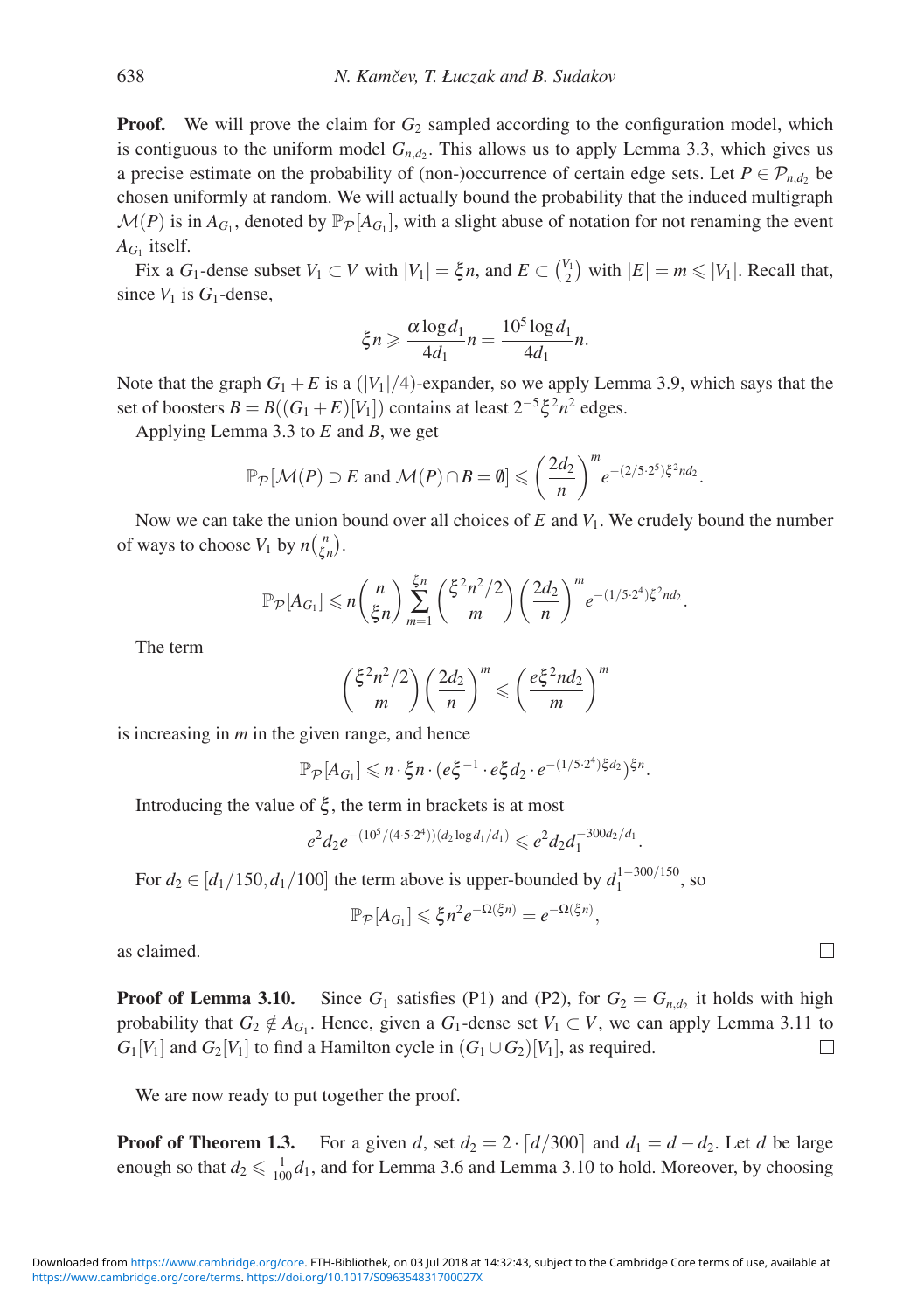$d_2$  to be even, we have ensured that whenever *nd* is even (so that  $G_{n,d}$  is non-empty),  $nd_1$  and  $nd_2$ are also even.

Generate  $G_1 = G_{n,d_1}$  and  $G_2 = G_{n,d_2}$  on vertex set *V*. Suppose that  $G_1$  has properties (P1) and (P2), and *G*<sup>2</sup> satisfies the conclusion of Lemma 3.10. By Lemma 3.6 and Lemma 3.10, this holds with high probability. We claim that in this case

$$
\pi_{\alpha}(G_1 \cup G_2) > \left(1 - \frac{\alpha \log d_1}{d_1}\right) n,
$$

where  $\alpha = 10^5$  as before. Let

$$
c: V \to \left[ \left( 1 - \frac{\alpha \log d_1}{d_1} \right) n \right]
$$

be a given colouring.

We first use Lemma 3.7 to find  $G_1$ -dense sets  $V_1, V_2 \subset V$  with the same colouring. Then by Lemma 3.10, we conclude that the graphs  $(G_1 \cup G_2)[V_i]$  are Hamiltonian, for  $i = 1, 2$ . Let  $C_1$  and  $C_2$  be Hamilton cycles on  $V_1$  and  $V_2$ .  $G_1$  satisfies (P2), which implies that it contains an edge between some two vertices  $v_1 \in V_1$  and  $v_2 \in V_2$ . We form the required path *S* by going along  $C_1$ , using  $v_1v_2$  to skip to  $V_2$  and then going along  $C_2$ . The segments  $S[V_1]$  and  $S[V_2]$  give an anagram in *c*, as required.

It remains to express the bound in terms of *d*. Note that  $d_1$  lies between  $(1 - 1/100)d$  and *d*, so

$$
\frac{\alpha \log d_1}{d_1} \leqslant \frac{10^5 \log d}{d_1} \leqslant \frac{2 \cdot 10^5 \log d}{d}.
$$

**Hence** 

$$
\pi_{\alpha}(G_1 \cup G_2) > \left(1 - \frac{2 \cdot 10^5 \log d}{d}\right) n,
$$

and by contiguity, the same holds for  $G_{n,d}$  with high probability.

## **4. Concluding remarks**

In this paper we have studied anagram-free colourings of graphs, and showed that there are very sparse graphs in which anagrams cannot be avoided unless we basically give each vertex a separate colour. Our research suggests several interesting questions, some of which we mention here.

The first question concerns the lower bound on the anagram-chromatic number for trees. Is there a family of trees  $T(n)$  on *n* vertices for which  $\pi_{\alpha}(T(n)) \geq \varepsilon \log n$  for some positive constant  $\varepsilon > 0$ ? We remark that this is the case for the analogous problem of finding the *anagramchromatic index* of a tree. Indeed, a simple counting argument (see Proposition 2.4) shows that if instead of vertex colourings, we colour edges of a graph, then to avoid anagrams in the complete binary tree of depth *h*, we need to use at least  $\lceil \frac{1}{4}h \rceil$  colours.

In estimating the anagram-chromatic number of planar graphs we relied only on the fact that they have small separators. It would be interesting to know a better lower bound on  $\pi_\alpha(G)$  for such graphs. In particular, we wonder if there exists a family  $H_n$  of planar graphs on *n* vertices such that  $\pi_{\alpha}(H_n) \geq n^{\varepsilon}$  for some absolute constant  $\varepsilon > 0$ .

 $\Box$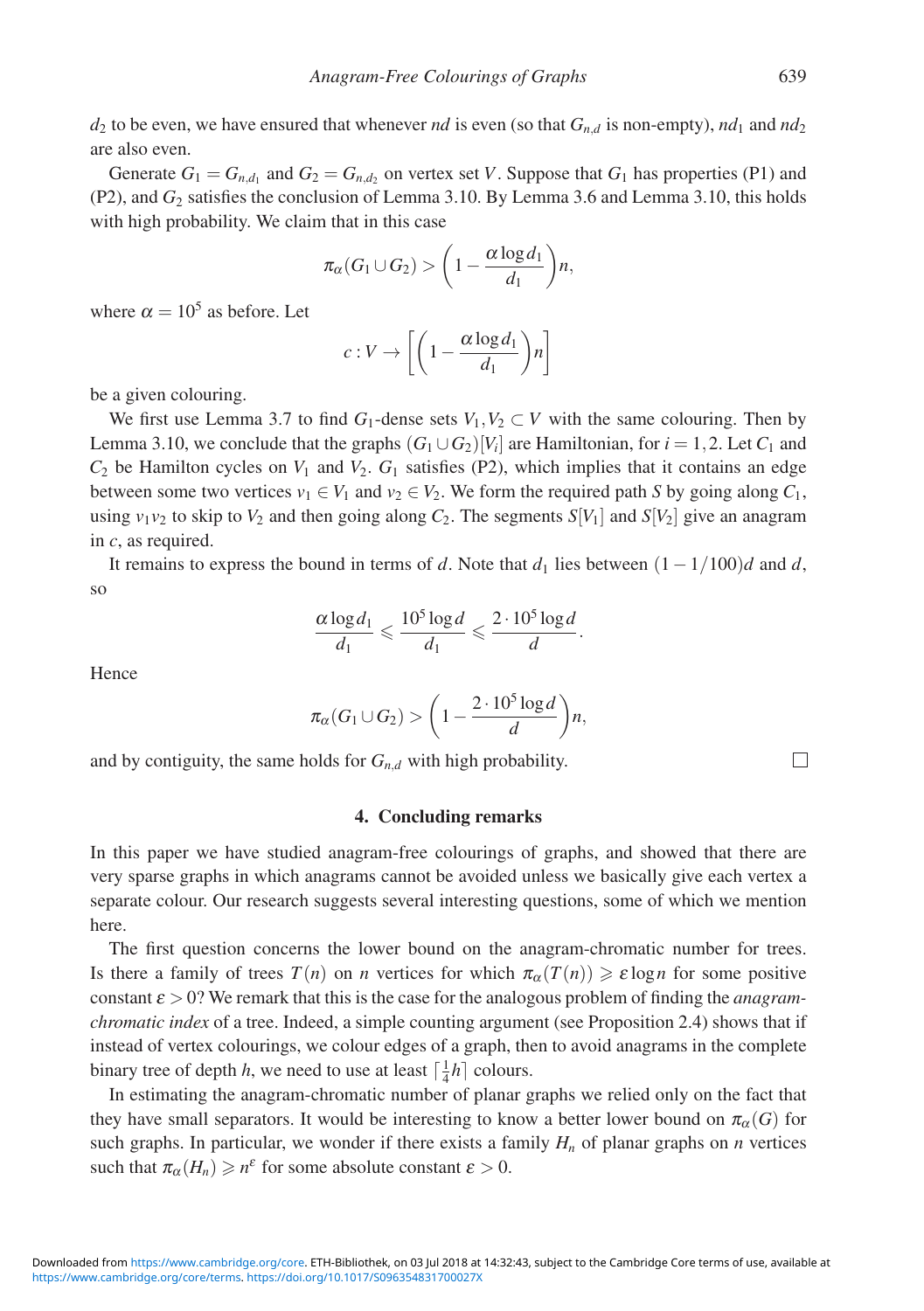Let  $G(n,d)$  denote the graph with the largest anagram-chromatic number among all graphs  $G$ on *n* vertices with  $\Delta(G) \le d$ . Our main result shows that if *d* is large enough then

$$
\pi_{\alpha}(G(n,d)) \geqslant n\bigg(1-C\frac{\log d}{d}\bigg),\,
$$

while for  $d = 4$  we can only provide a construction which gives

$$
\pi_{\alpha}(G(n,4)) \geqslant \frac{\sqrt{n}}{2\log n}
$$

.

We believe that there exist cubic graphs for which the anagram-chromatic number grows linearly with the order of the graph.

It would be nice to know how fast the function  $f(d) = 1 - \limsup_{n \to \infty} \pi_\alpha(G(n, d))/n$  decreases with *d*. Let us recall that from Proposition 3.2 and Theorem 1.3 it follows that

$$
\frac{1}{d} \leqslant f(d) = O\bigg(\frac{\log d}{d}\bigg).
$$

We do not know the correct bound, but we have good reasons to believe that the upper bound can be improved. Indeed, consider a graph which is a union of  $2n/d$  cliques of size  $d/2$  and a random *n*-vertex *d*/2-regular graph. We think that using such a construction one can show that  $f(d) \leqslant (\log d)^{1/2 + o(1)}/d$ , but the proof looks quite involved and would probably not be worth the effort since it is by no means clear whether it would give the right order of  $f(d)$ .

Finally, Lemma 3.10 motivates questions on Hamiltonicity of small induced subgraphs of *Gn*,*<sup>d</sup>*. Pursuing our proof outline, we can prove the following.

**Claim 6.** *There is a constant C such that, with high probability*  $G = G_{n,d}$  *has the following property. For any vertex set*  $V_1 \subset [n]$  *of order at least*  $C \cdot n \sqrt{(\log d/d)}$ *, if the graph*  $H = G[V_1]$  *has minimum degree at least* (*d*/10*n*)|*V*1|*, then H is Hamiltonian.*

To see this, take  $G_2 = G_{n,d_2}$  for  $d_2 = (C/20)\sqrt{d \log d}$ , and  $G_1 = G_{n,d_1}$  for  $d_1 = d - d_2$ . Consider  $G = G_{n,d_1} \cup G_{n,d_2}$ . Let  $V_1$  and  $H = G[V_1]$  satisfy the hypothesis, and denote  $|V_1| = \xi n$  with  $\xi \geq 0$  $C\sqrt{\log d/d}$ . Since the graph  $G[V_1]$  has minimum degree at least  $\xi d/10$ , and we ensured  $d_2 \leq$  $\zeta d/20$ ,  $G_1[V_1]$  has minimum degree at least  $\zeta d/20$ . This guarantees that  $G_1[V_1]$ , as well as any graph on *V*<sub>1</sub> containing it, has  $\Theta(\xi^2 n^2)$  boosters. On the other hand, the condition  $d_2e^{-\Omega(\xi d_2)} < 1$ implies that  $G_2$  hits those boosters with high probability (see the calculation in Lemma 3.12). Hence  $G[V_1]$  is Hamiltonian for any such  $V_1$ , and by contiguity,  $G_{n,d}$  satisfies the claim.

The above discussion leads to the natural question, what is the smallest possible lower bound on |*V*<sub>1</sub>| in Claim 6? Note that  $|V_1| = C n \sqrt{\log d/d}$  is the best we can get from our approach. Namely, the above-mentioned conditions require

$$
\Omega\bigg(\frac{1}{\xi}\log\bigg(\frac{1}{\xi}\bigg)\bigg)=d_2\leqslant\frac{\xi d}{20},
$$

that is,

$$
\xi = \Omega\bigg(\sqrt{\frac{\log d}{d}}n\bigg).
$$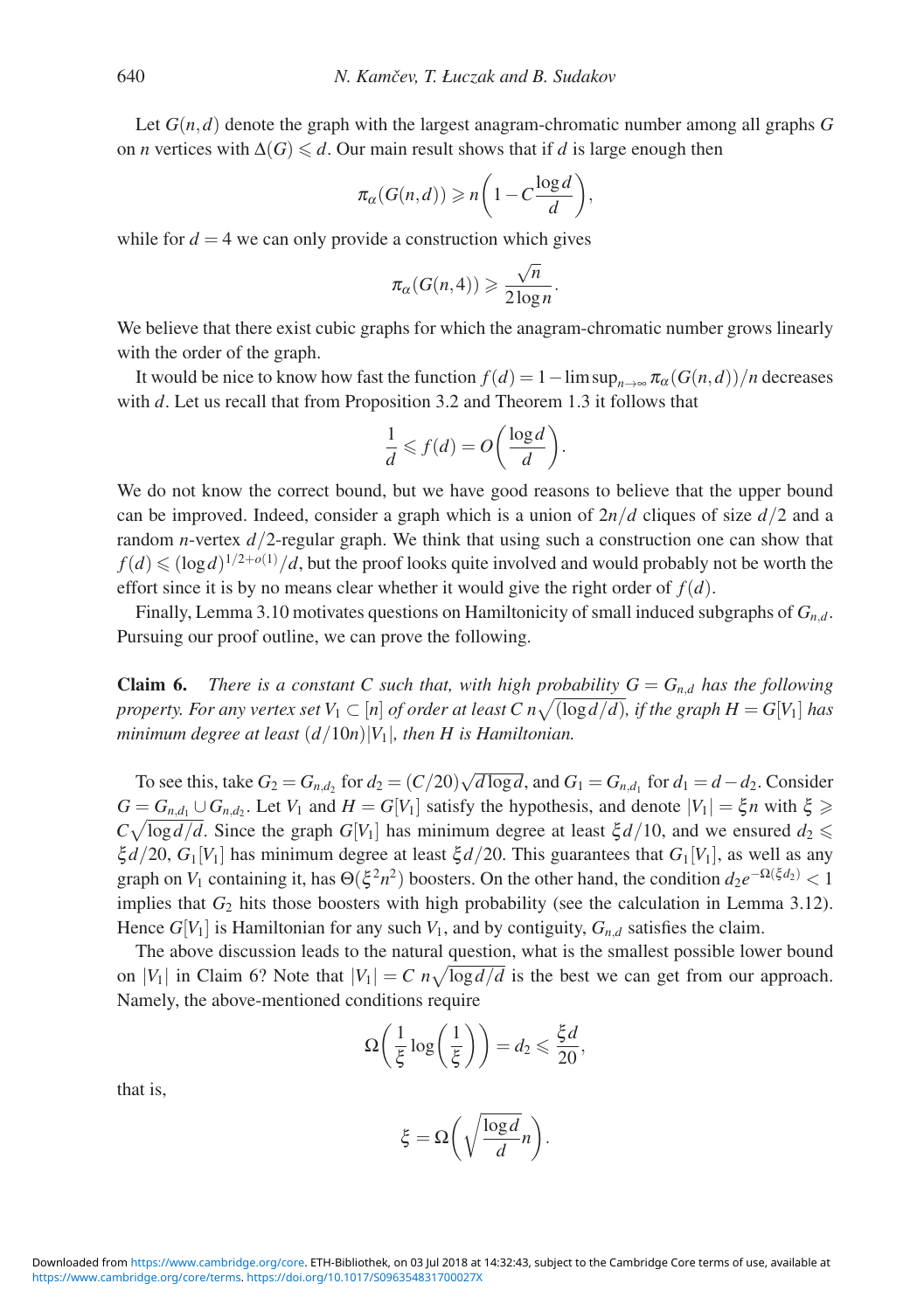We also give a lower bound on  $|V_1|$ . Using independent sets in  $G_{n,d}$ , one can find an induced unbalanced bipartite subgraph of order  $(\log d/d)n$  with high minimum degree, which is obviously non-Hamiltonian. This observation implies that we need at least  $|V_1| \geqslant (\log d/d)n$ . We wonder how tight this estimate is.

#### **Note added in proof**

After this paper was written and submitted, we learned that Wilson and Wood [21] independently studied graph colourings avoiding *abelian squares*, which are equivalent to anagrams. In particular, our Proposition 1.1, which shows that complete binary trees have an unbounded anagram-free chromatic number, answers one of their questions.

### **Acknowledgement**

This work was carried out when the second author visited the Institute for Mathematical Research (FIM) of ETH Zürich. He would like to thank FIM for the hospitality and for creating a stimulating research environment. We would also like to thank the referee for helpful comments.

#### **References**

- [1] Alon, N. and Friedland, S. (2008) The maximum number of perfect matchings in graphs with a given degree sequence. *Electron. J. Combin.* **15** (1) note 13.
- [2] Alon, N., Grytczuk, J., Hałuszczak, M. and Riordan, O. (2002) Non-repetitive colorings of graphs. *Random Struct. Alg.* **21** 336–346.
- [3] Alon, N., Grytczuk, J., Lasoń, M. and Michałek, M. (2009) Splitting necklaces and measurable colorings of the real line. *Proc. Amer. Math. Soc.* **137** 1593–1599.
- [4] Alon, N., Seymour, P. and Thomas, R. (1990) A separator theorem for graphs with an excluded minor and its applications. In *STOC '90: Proc. 22nd Annual ACM Symposium on Theory of Computing*, ACM, pp. 293–299.
- [5] Bean, D. R., Ehrenfeucht, A. and McNulty, G. F. (1979) Avoidable patterns in strings of symbols. *Pacific J. Math.* **85** 261–294.
- [6] Brown, T. C. (1971) Is there a sequence on four symbols in which no two adjacent segments are permutations of one another? *Amer. Math. Monthly* **78** 886–888.
- [7] Cheilaris, P., Keszegh, B., and Pálvölgyi, D. (2013) Unique-maximum and conflict-free coloring for hypergraphs and tree graphs. *SIAM J. Discrete Math* **27** 1775–1787.
- [8] Chen, C. C. and Quimpo, N. (1981) On strongly Hamiltonian abelian group graphs. In *Combinatorial Mathematics VIII* (K. L. McAvaney, ed.), Vol. 884 of Lecture Notes in Mathematics, Springer, pp. 23– 34.
- [9] Dekking, F. M. (1979) Strongly non-repetitive sequences and progression free sets. *J. Combin. Theory Ser. A* **27** 181–185.
- [10] Erdős, P. (1961) Some unsolved problems. *Magyar Tud. Akad. Mat. Kutato. Int. Kozl.* 6 221–254.
- [11] Evdokimov, A. A. (1968) Strongly asymmetric sequences generated by finite number of symbols. *Dokl. Akad. Nauk. SSSR* **179** 1268–1271. *Soviet Math. Dokl.* **9** 536–539.
- [12] Frieze, A. M. and Łuczak, T. (1992) On the independence and chromatic numbers of random regular graphs. *J. Combin. Theory Ser. B* **54** 123–132.
- [13] Grytczuk, J. (2007) Nonrepetitive colorings of graphs: A survey. *Int. J. Math. Math. Sci.* **2007** 74639.
- [14] Grytczuk, J. (2008) Thue type problems for graphs, points, and numbers. *Discrete Math.* **308** 4419– 4429.